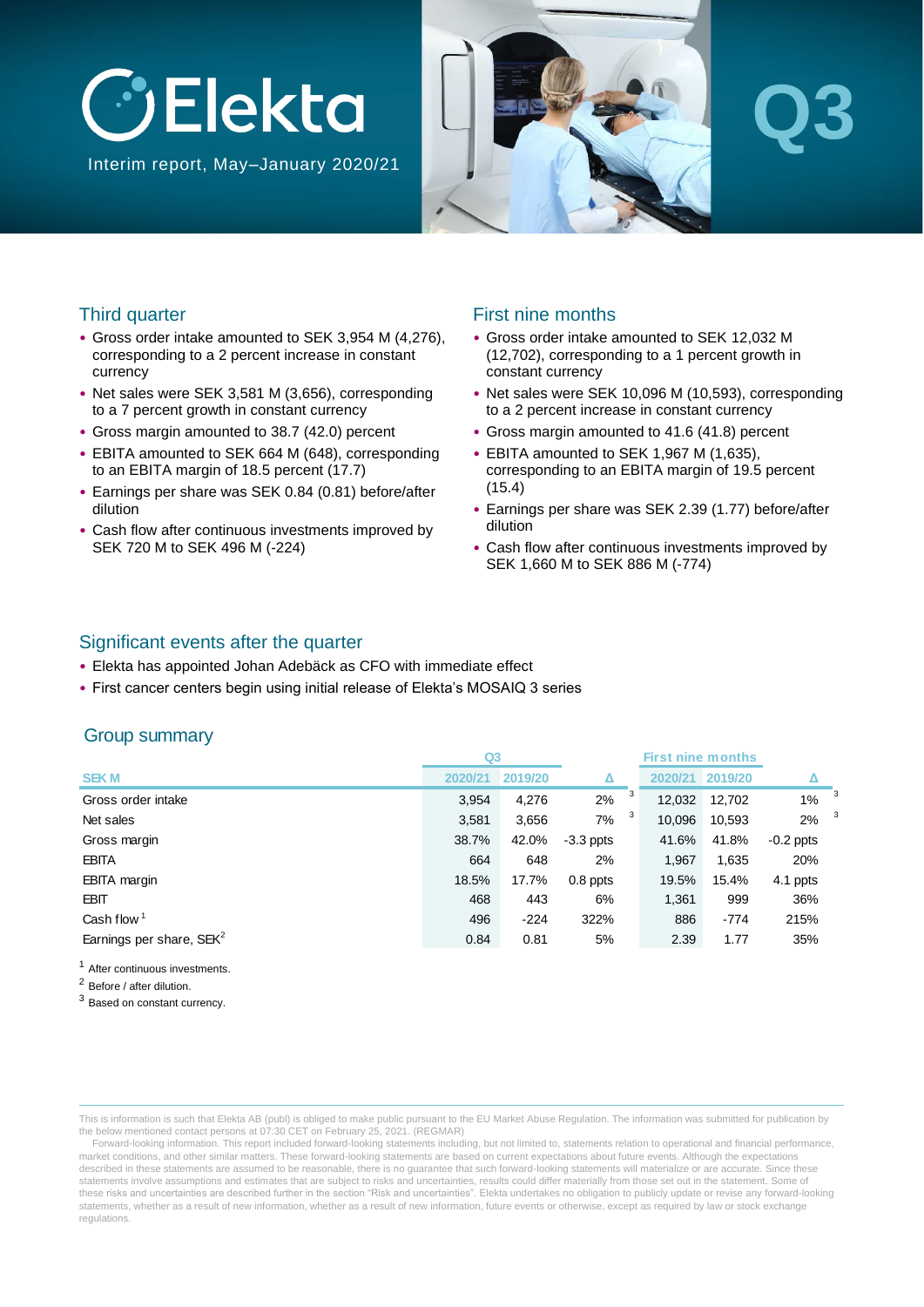#### **Third quarter**

## Momentum and growth

**In Elekta's third quarter, we experienced an improving market situation and gained better access to customers. Both orders and revenue recovered, and we returned to growth. Elekta is successfully driving the second phase of the MR-Linac paradigm shift with Unity in the lead.** 

#### Gaining momentum and showing growth

Elekta experienced an improving global market situation and showed order growth, but with large variations between regions. We saw strong market activity in China, and in the US we continued to gain market share. In Europe, as well as in most emerging markets, the conditions were more challenging.

Overall, we experienced improved physical access to our customer sites, and linac installations came back to last year's levels. Key drivers for the revenue growth were Leksell Gamma Knife and Unity installations, as well as strong performance in China. Gross margin was negatively impacted by higher supply chain costs, solution service mix, and currency effects.

We drove more activity in our sales and marketing efforts after almost a year of working remotely. Going forward we expect to continue at lower expense levels than previous years in areas such as travel and conferences due to further digitalization and new ways of working. Our initiatives to improve cash flow continues and we achieved a strong cash conversion in the quarter.

#### Accelerating innovation and improve access to radiotherapy

The role of radiotherapy has never been more important than now as cancer patients suffer from the effects of the pandemic. Innovations in radiotherapy have driven the trend towards more precise and efficient cancer care, a key enabler to continue treatments during the pandemic. The launch of our new linac platform, Harmony, supports this trend and we have seen great interest globally for the solution. Harmony received CE mark in November, and we are receiving orders in Europe as well as in Asia, and the process for getting approval in the US has started. In the quarter we received regulatory approval for MOSAIQ 3, our latest launch that builds on decades of oncology software innovation to help elevate patient care. Automation and smarter user interfaces will allow clinicians to streamline their work and this solution provides powerful tools to oversee the patient pathway and enhance consistency and accuracy within radiotherapy.

We are also accelerating innovation in our overall software portfolio, our family of linacs and the Unity platform. It is very encouraging to see the progression of the second phase of the Unity journey. A phase focused on growth through further market adoption, clinical studies, and gradual reimbursement. In total, there are now more than 300 peer-reviewed articles. In November Unity received regulatory clearance in South Korea. We will continue to advance the knowledge and application of MR-guided radiation therapy.

#### Continued uncertainty but strong long-term demand

Due to the present uncertainties related to the pandemic we currently refrain from giving new guidance. We expect the pandemic to continue to impact and disrupt cancer care globally, but we are convinced that the long-term trends will support customers' continued investment in high-end radiotherapy equipment. Our current focus is to drive resilience and digitalization efforts, accelerate innovation, leverage partnerships, drive service growth and increase market access to precision radiation medicine globally.

Gustaf Salford President and CEO



**7%** revenue growth and improved cash flow

Accelerating innovations in our overall software portfolio, our family of linacs and the Unity platform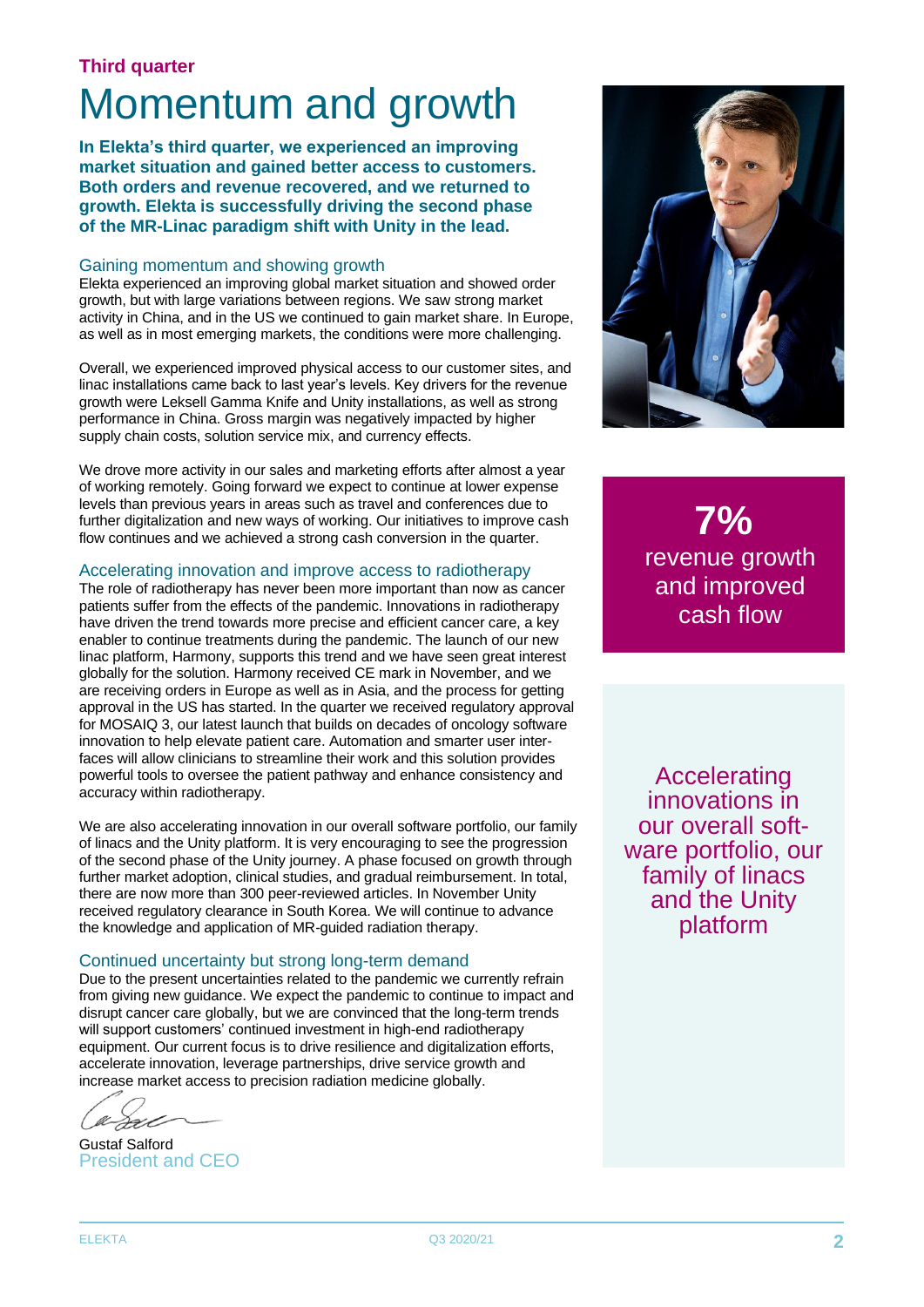## **Third quarter** Order intake and order backlog

Overall, the global market situation improved somewhat in the third quarter. However, Covid-19 continued to hamper order intake as the pandemic reached a new wave in some regions and vaccination was still in an early phase. Emerging markets continued to face the greatest negative impact. In total, gross order intake returned to growth with a 2 percent increase based on constant currency. Strong growth was seen in North and South America and China, as well as in MR-Linac and the Neuro business.

Order backlog increased in constant currency, but as converted to closing exchange rates the order backlog amounted to SEK 31,864 M, compared to SEK 34,689 M on April 30, 2020. The negative translation effect amounted to SEK 3,669 M.

#### Gross order intake

|                 |         | Q3      | <b>First nine months</b> |        |         |         |                     |        |
|-----------------|---------|---------|--------------------------|--------|---------|---------|---------------------|--------|
| <b>SEKM</b>     | 2020/21 | 2019/20 | $\Delta^1$               | Δ      | 2020/21 | 2019/20 | $\mathbf{\Delta}^1$ | Λ      |
| North and       |         |         |                          |        |         |         |                     |        |
| South America   | 979     | 795     | 41%                      | 23%    | 3.632   | 3.061   | 29%                 | 19%    |
| Europe, Middle  |         |         |                          |        |         |         |                     |        |
| East and Africa | 1.685   | 2.158   | $-17%$                   | $-22%$ | 4.444   | 5.123   | -9%                 | $-13%$ |
| Asia Pacific    | 1,289   | 1.322   | 8%                       | $-2%$  | 3,956   | 4,518   | -6%                 | $-12%$ |
| Group           | 3,954   | 4,276   | 2%                       | -8%    | 12.032  | 12.702  | 1%                  | -5%    |

<sup>1</sup> Based on constant currency.

#### North and South America

North and South America had strong growth of 41 percent in the third quarter based on constant currency. This growth was generated in North America, both the United States and Canada, whereas the emerging markets in South America had a negative development. The increase was driven by almost the entire product portfolio, with great performance in Neuro.

#### Europe, Middle East and Africa (EMEA)

Order intake in Europe, Middle East and Africa had a negative development of 17 percent based on constant currency. Both the mature European market and the emerging Middle East and African markets had a declining development. In Europe there was large discrepancy between markets. Order intake in the Northern European markets suffered from lockdowns in these countries, while order intake in southern Europe was good. In Africa order intake declined as the pandemic hampered green field investments, while development in the Middle East was positive with good growth in Turkey, Egypt and Saudi Arabia.

#### Asia Pacific

Asia Pacific reported order growth of 8 percent in constant currency in the third quarter, mainly driven by a strong Chinese public market and Japan. China had strong double-digit growth, with several linacs and a Unity system ordered by CAMS Hospital in Beijing. The strong Japanese order growth was driven by MR-Linac and Brachy. India, which continued to have a tough Covid situation, showed decreased order intake together with Australia and several East Asian countries.

Gross order intake Group



Gross order intake North and South America



Gross order intake Europe, Middle East and Africa



#### Gross order intake Asia Pacific

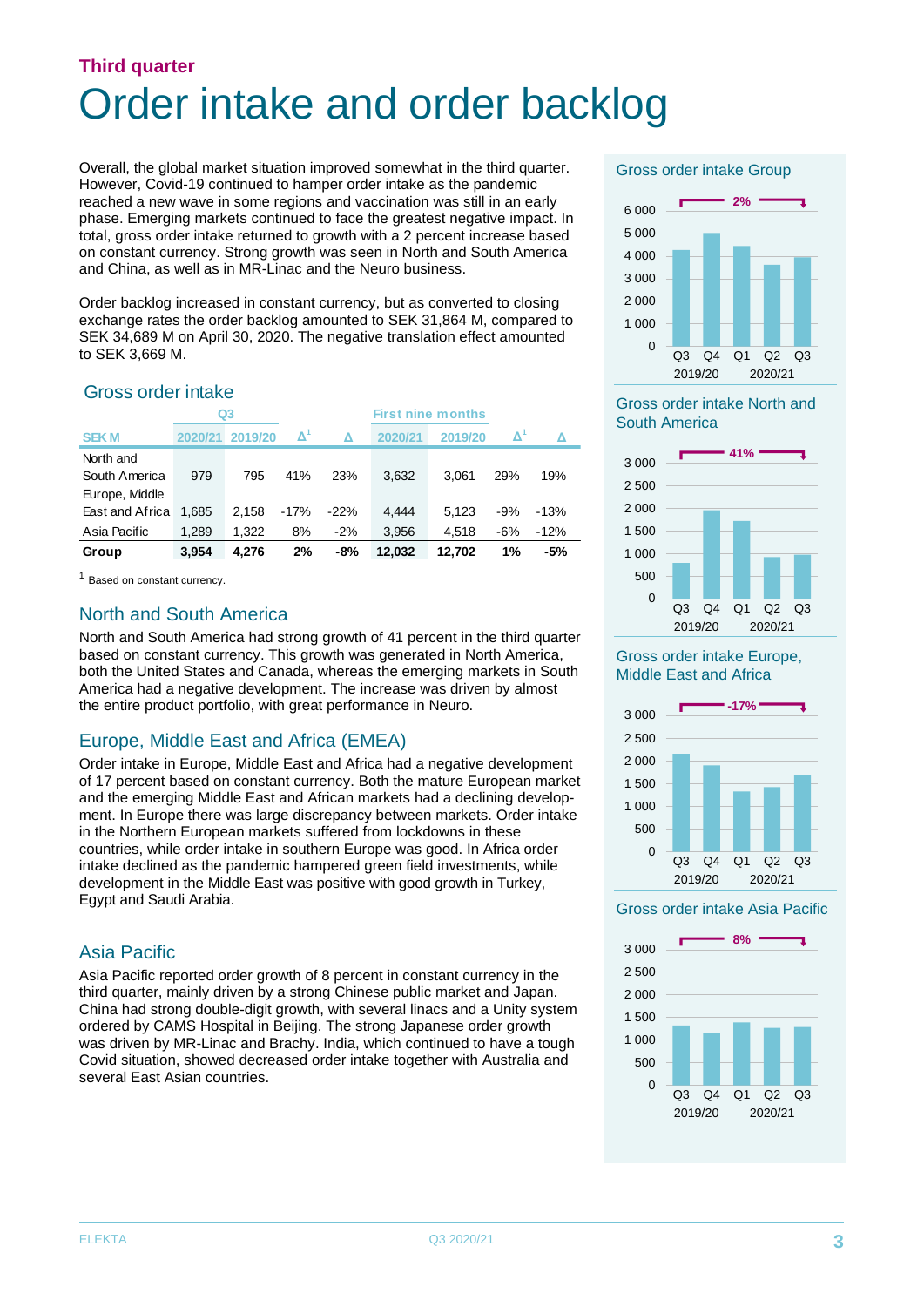### **Third quarter** Net sales

Despite the pandemic access for installations at customers' sites improved during the third quarter. Net sales increased by 7 percent in the third quarter based on constant currency. In SEK net sales decreased by 2 percent to SEK 3,581 M (3,656).

Both services and solutions had positive development in constant currency. Within solutions MR-Linac and Neuro showed good growth. Geographically, revenue in Europe, Middle East and Africa declined in the quarter, whereas the other two regions had positive development. The strong growth in Asia Pacific was mainly driven by China but also Japan.

#### Net sales per region

|                       |         | Q3      |                     |        |         | <b>First nine months</b> |                     |        |
|-----------------------|---------|---------|---------------------|--------|---------|--------------------------|---------------------|--------|
| <b>SEKM</b>           | 2020/21 | 2019/20 | $\mathbf{\Delta}^1$ | Δ      | 2020/21 | 2019/20                  | $\mathbf{\Delta}^n$ | Δ      |
| North and             |         |         |                     |        |         |                          |                     |        |
| South America         | 959     | 1.009   | 7%                  | $-5%$  | 2.810   | 3.227                    | -5%                 | $-13%$ |
| Europe, Middle        |         |         |                     |        |         |                          |                     |        |
| East and Africa 1,248 |         | 1.428   | $-7%$               | $-13%$ | 3.618   | 3.975                    | $-4%$               | $-9%$  |
| Asia Pacific          | 1,375   | 1.219   | 22%                 | 13%    | 3,669   | 3,391                    | 15%                 | 8%     |
| Group                 | 3,581   | 3,656   | 7%                  | $-2%$  | 10.096  | 10.593                   | 2%                  | -5%    |

<sup>1</sup> Based on constant currency.

#### North and South America

In the third quarter net sales in North and South America grew by 7 percent based on constant currency. Whereas North America had good growth, South America reported declining revenue with negative development in Brazil and Argentina. In North America, growth was driven by linac installations and with positive development in the US, Canada and Mexico.

#### Europe, Middle East and Africa (EMEA)

In EMEA, net sales decreased 7 percent in constant currency. Sales in Europe were stable, with Germany and France showing good growth while declines were seen in the Iberian region and the UK. Revenue in Africa and the Middle East overall had a negative development. Larger drops were seen in South Africa and some Middle East markets. Turkey, Bahrain and Jordan, where the second Leksell Gamma Knife was installed during the quarter, had good growth.

#### Asia Pacific

In Asia Pacific net sales increased 22 percent based on constant currency. The Chinese market grew more than 30 percent with good momentum in most products. The positive development in Japan continued in the third quarter with high double-digit growth throughout the portfolio. The tough lockdown conditions in Australia resulted in a negative revenue development and several East Asian countries also reported declines. Good revenue development was seen in Hong Kong and South Korea.

# 7% net sales growth

#### **Net sales by quarter**



Net sales by RTM



>30% net sales growth in China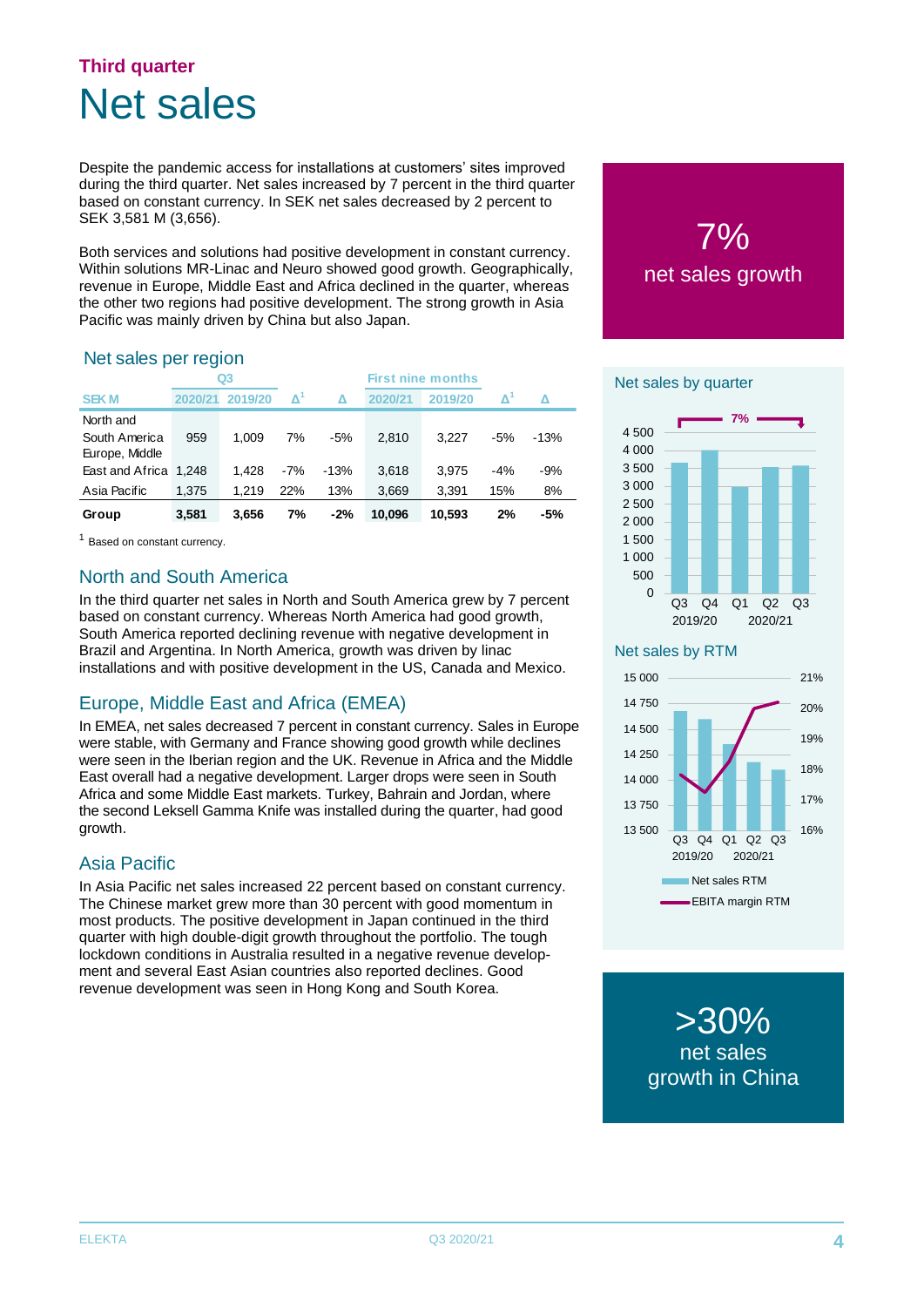### **First nine months** Net sales

#### Solutions and service sales

As the pandemic has progressed revenue has gradually returned to growth and for the first nine months net sales increased by 2 percent based on constant currency compared to the same period last year. Revenue from solutions was in line with last year, with strong growth in MR-Linac and Neuro. Service grew with 5 percent based on constant currency, with increased service revenue in all business lines. At the end of the period Elekta had an installed base of approximately 6,600 devices, of which approximately 1,900 units were afterloaders.

#### Net sales per product

|             | Q3      |         |    | <b>First nine months</b> |         |         |       |        |
|-------------|---------|---------|----|--------------------------|---------|---------|-------|--------|
| <b>SEKM</b> | 2020/21 | 2019/20 |    |                          | 2020/21 | 2019/20 |       |        |
| Solutions   | 2.234   | 2.216   | 9% | 1%                       | 5.921   | 6.322   | $0\%$ | -6%    |
| Service     | 1.347   | 1.440   | 3% | -6%                      | 4.175   | 4.271   | 5%    | $-2\%$ |
| Total       | 3.581   | 3.656   | 7% | -2%                      | 10,096  | 10,593  | 2%    | -5%    |

<sup>1</sup> Based on constant currency.

## **Earnings**

Gross margin was 41.6 percent (41.8) in the first nine months. The decrease compared to last year was mainly related to negative impact from currency. In the third quarter higher supply-chain costs and the mix of solution and service also impacted gross margin negatively.

Operating expenses decreased by 8 percent in constant currencies. The decrease was driven by lower selling expenses due to Covid-19 cost control measures. R&D expenditure, adjusted for the net of capitalization and amortization of R&D costs described below, amounted to SEK 1,088 M (1,087), equal to 11 percent (10) of net sales. On a rolling twelve months basis gross R&D expenditure to net sales was 10 percent (10).

EBITA was SEK 1,967 M (1,635) representing a margin of 19.5 percent (15.4). The improvement in EBITA margin is explained by lower selling and administrative expenses, but also from increased R&D capitalization. There was no effect from changes in exchange rates. Operating result (EBIT) was SEK 1,361 M (999).

Net financial items amounted to SEK -169 M (-126). The key driver was lower interest income due to lower interest rates and increased interest expenses as a result of a higher level of gross debt. Profit before tax amounted to SEK 1,192 M (873) and tax amounted to SEK -280 M (-196), representing a tax rate of 23.5 percent (22.5).

Net income amounted to SEK 912 M (677) and earnings per share amounted to SEK 2.39 (1.77) before and after dilution. Return on shareholders' equity amounted to 16 percent (16) and return on capital employed was 13 percent (14).

## 19.5% EBITA margin



10% R&D expenditure of net sales, RTM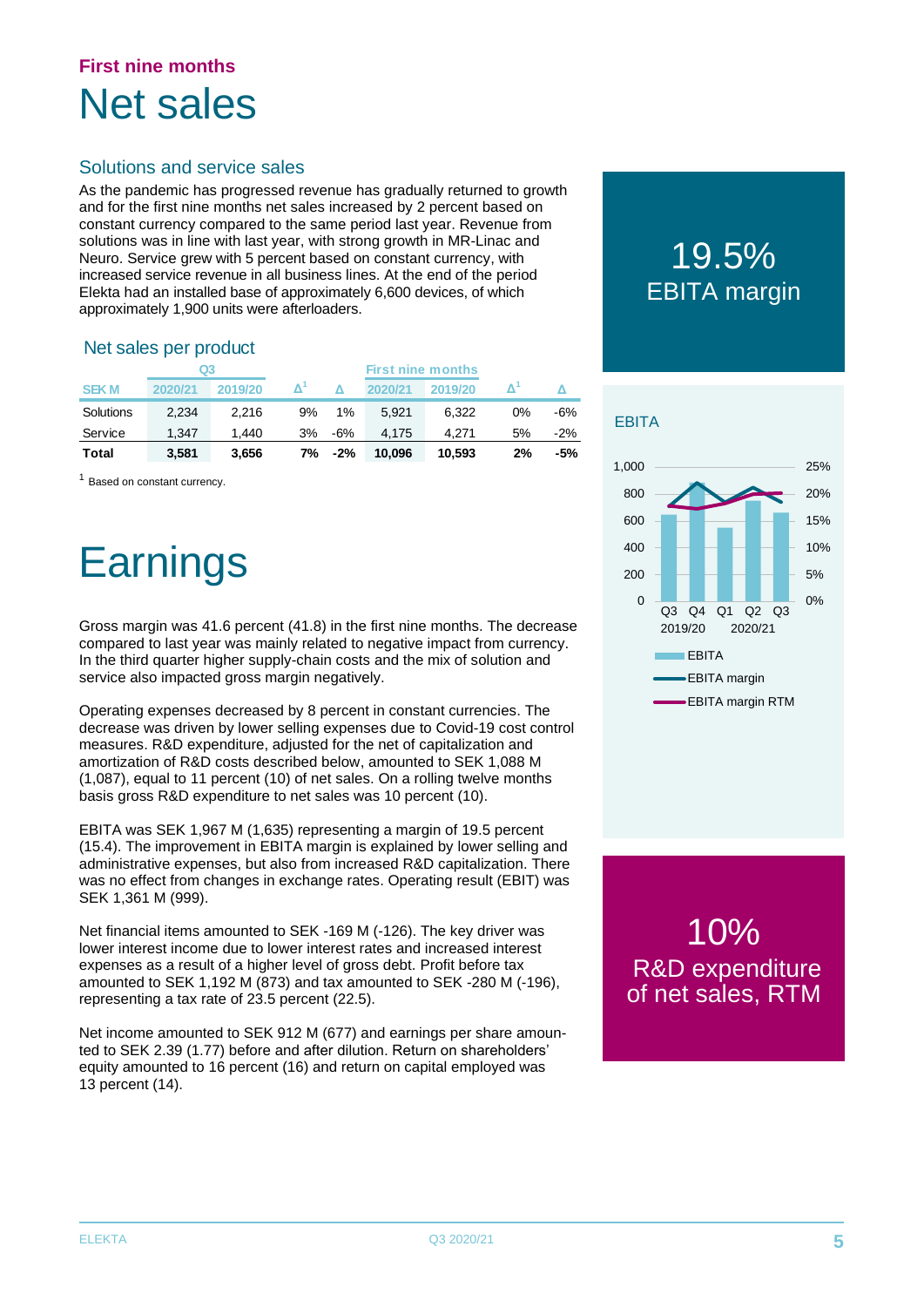#### **First nine months**

## Investments and amortization/depreciation

The net development costs in the R&D function decreased to SEK -53 M (-175). This was explained by higher capitalization levels for R&D as more projects reached this stage of the development compared to last year.

|                |         | Q3      | <b>First nine months</b> |         |
|----------------|---------|---------|--------------------------|---------|
| <b>SEKM</b>    | 2020/21 | 2019/20 | 2020/21                  | 2019/20 |
| R&D, net       | 0       | $-43$   | $-53$                    | $-175$  |
| Capitalization | 165     | 132     | 458                      | 368     |
| Amortization   | $-165$  | $-175$  | $-511$                   | $-543$  |
| Other, net     | $-2$    | -1      | $-4$                     | -3      |
| Total, net     | -2      | -44     | -58                      | -178    |

Investments in intangible assets amounted to SEK 460 M (371). The increase was mainly related to the acquisition of Kaiku Health. Investments in tangible assets were SEK 90 M (173). Amortization of intangible assets and depreciation of tangible fixed assets amounted to a total of SEK 896 M (925).

## Cash flow

Cash flow from operating activities was SEK 1,436 M (-230). Cash flow after continuous investments was SEK 886 M (-774). The strong improvement in cash flow was mainly related to lower increase in working capital compared to last year, see working capital section below. In addition, earnings improved compared to last year.

#### Cash flow (extract)

|                             | Q3      |         |         | <b>First nine months</b> |  |
|-----------------------------|---------|---------|---------|--------------------------|--|
| <b>SEKM</b>                 | 2020/21 | 2019/20 | 2020/21 | 2019/20                  |  |
| <b>Operating cash flow</b>  | 658     | 545     | 1,992   | 1,553                    |  |
| Change in w orking capital  | 32      | -566    | $-556$  | $-1,783$                 |  |
| Cash flow from operating    |         |         |         |                          |  |
| activities                  | 690     | $-21$   | 1,436   | $-230$                   |  |
| Continuous investments      | $-194$  | $-203$  | $-550$  | $-544$                   |  |
| Cash flow after continuous  |         |         |         |                          |  |
| investments                 | 496     | -224    | 886     | -774                     |  |
|                             |         |         |         |                          |  |
| Operational cash conversion | 91%     | $-3%$   | 64%     | $-12%$                   |  |

#### Improved cash flow

64% operational cash conversion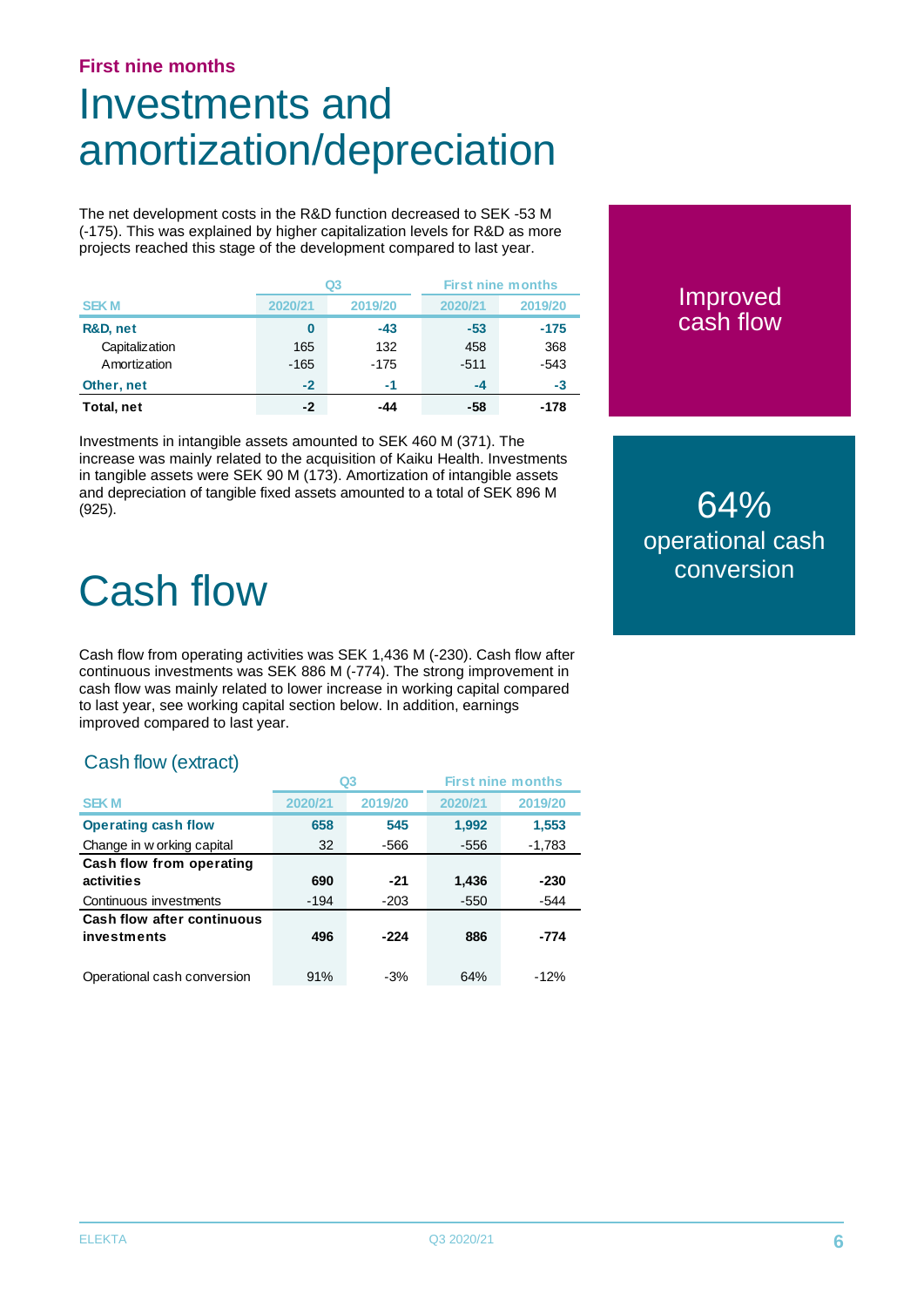### **First nine months** Working capital

Net working capital decreased by SEK 115 M to SEK -478 M (-363) corresponding to -3 (-2) percent of net sales on a rolling twelve months basis. Compared to last year all major working capital items decreased except for accrued income, which is mainly related to projects in China and Japan. The positive impacts from inventory were related to a normalization after previous build-up. All individual working capital items were impacted by currency movements while the net effect on working capital from currencies was limited. For more information, see page 26.

## Financial position

Cash and cash equivalents and short-term investments amounted to SEK 4,640 M (2,507). Interest-bearing liabilities excluding lease liabilities amounted to SEK 5,781 M (4,603). Net debt amounted to SEK 1,140 M (2,096). Net debt in relation to EBITDA was 0.35 (0.56 per April 30, 2020). The average maturity of interest-bearing liabilities was 3.0 years.

#### Net debt

|                                          | <b>Jan 31</b> | <b>Jan 31</b> | <b>Apr 30</b> |
|------------------------------------------|---------------|---------------|---------------|
| <b>SEKM</b>                              | 2021          | 2020          | 2020          |
| Long-term interest-bearing liabilities   | 4,950         | 2.649         | 7,101         |
| Short-term interest-bearing liabilities  | 831           | 1,955         | 1,001         |
| Cash and cash equivalents and short-term |               |               |               |
| investments                              | $-4,640$      | $-2,507$      | $-6,470$      |
| Net debt                                 | 1,140         | 2.096         | 1,632         |
| Long-term lease liabilities              | 849           | 1.012         | 1,043         |
| Short-term lease liabilities             | 188           | 225           | 213           |
| Net debt including lease liabilities     | 2.178         | 3.333         | 2.888         |

The exchange rate effect from the translation of cash and cash equivalents amounted to SEK -364 M (63). The translation difference in interest-bearing liabilities amounted to SEK -265 M (43).

#### Working capital



Continued strong liquidity and long-term financing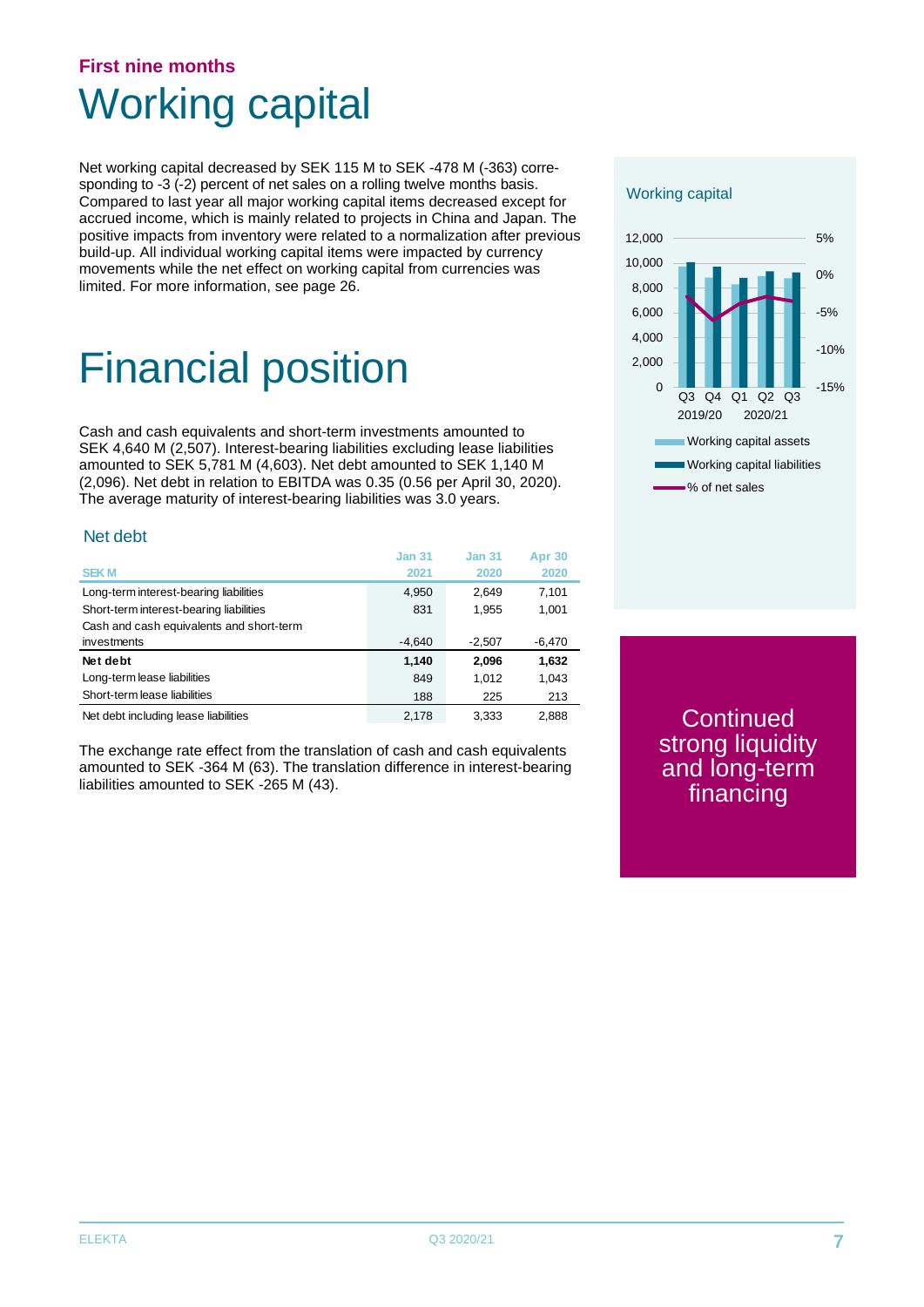### **First nine months** Risk and uncertainties

Elekta's presence in a large number of geographical markets exposes the Group to political and economic risks on a global scale and/or in individual countries. For more details, please see Annual Report 2019/20, page 30.

#### Impact from Covid-19

Due to ongoing uncertainties related to the development of the Covid-19 pandemic, Elekta has not published an outlook for the fiscal year 2020/21. A guidance will be published when it is possible to further quantify the future impact of Covid-19 on the radiation therapy market and the effect on Elekta's business.

Covid-19 continued to have a negative impact on Elekta's growth in the third quarter. Overall, Elekta has managed well through the crisis, balancing the safety of employees with the commitments to customers and their patients. The treatment utilization rate in Elekta's installed base has been maintained at normal levels. The production sites of linacs in Crawley, UK and Beijing, China are fully operational as are the production facilities of Brachy in the Netherlands and Neuro in Sweden. The continuity of Elekta supply chain has benefitted from a dual source strategy and the fact that Elekta and its suppliers being labelled essential business by relevant government authorities. There are no major short-term supply issues.

Elekta has not received any government grants in Sweden. On a global basis Elekta has received government grants amounting to approximately SEK 54 M during the first nine months of 2020/21.

## Significant events

#### Third quarter

#### Gustaf Salford appointed Elekta CEO

In November, Gustaf Salford was appointed to the role of President and CEO with immediate effect. He had been Acting CEO since early June 2020 and has successfully held various positions since starting at Elekta eleven years ago.

#### Elekta Studio – 3D image-guided brachytherapy

In November, Elekta introduced Elekta Studio with its launch of the Imaging-Ring, an advanced interventional CT system that enables clinicians to conduct the entire brachytherapy workflow without moving the patient from room to room. Elekta Studio was designed to radically simplify the 3D imageguided adaptive brachytherapy workflow and increase patient comfort.

#### Major milestones achieved in MR-guided radiotherapy

During ESTRO and ASTRO Annual Meetings, users of the Elekta Unity MR-Linac presented 69 abstracts recounting the past years' worth of clinical experience, demonstrating the transformative potential of Elekta Unity. In addition, 2020 Elekta Unity users marked the publication of the 300th peerreviewed article related to the MR-Linac.

#### Elekta divests its stake in ViewRay

In January, Elekta announced that it has sold its 7.3 percent of the outstanding common stock (11,501,597 shares) in ViewRay, Inc. Elekta has no remaining shares in ViewRay after the transaction. For the gain resulting from this equity investment please see page 16.

Find more detailed information about our policies in the Annual Report 2019/20

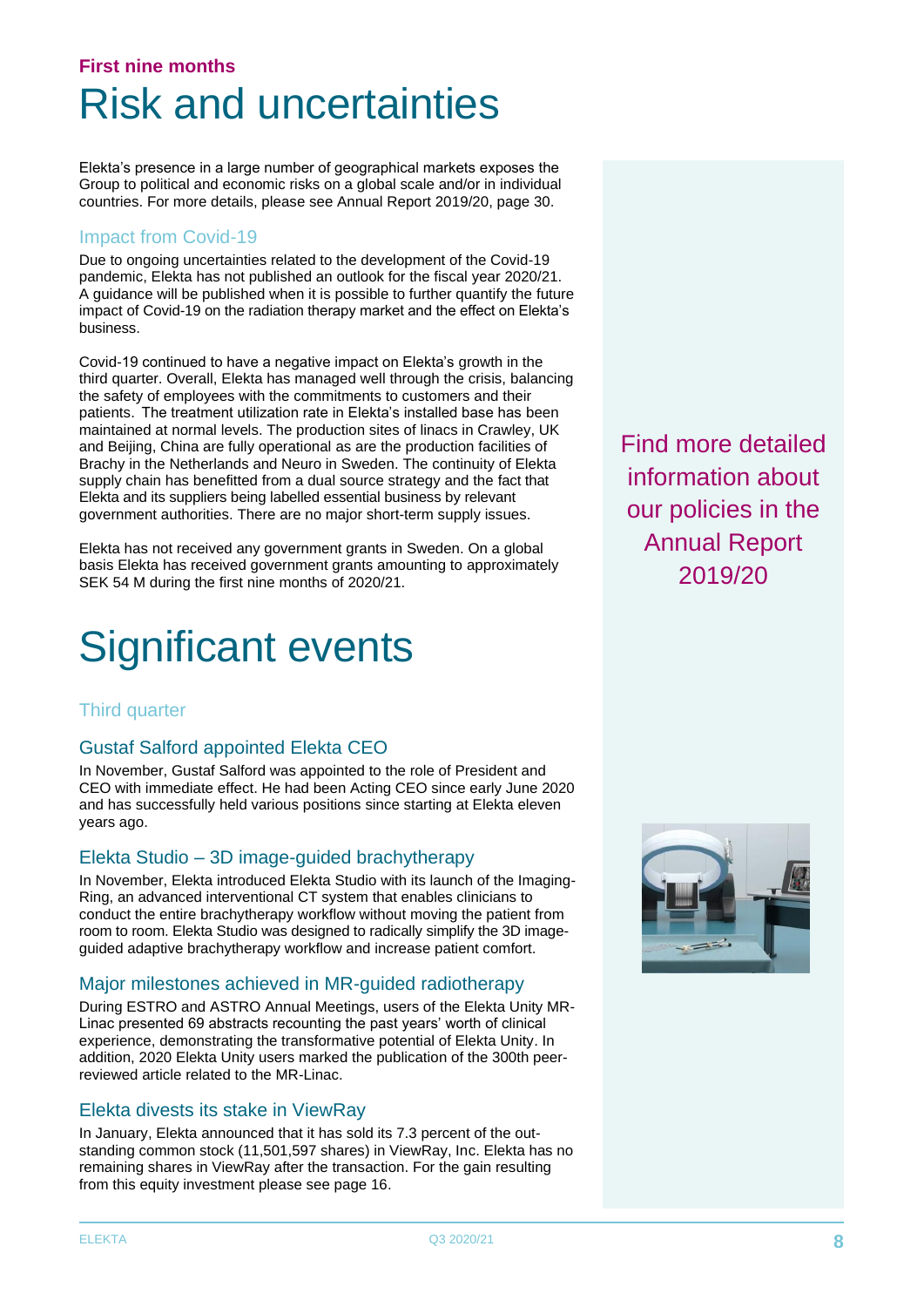#### **First nine months**

#### Second quarter<sup>1</sup>

- Fewer members in the Executive Management team
- Elekta Unity received clearance by China's NMPA
- MDR certificates for the linac portfolio
- Elekta introduces Harmony

#### First quarter<sup>1</sup>

- Dr Richard Hausmann resigned as President and CEO
- Changes in Executive Management (Andrew Wilson and Larry Biscotti became permanent members, Oskar Bosson left Elekta)
- Acquisition of Kaiku Health
- GenesisCare made major investment in Elekta cancer treatment equipment
- Elekta launched Leksell Gamma Knife Lightning

## Legal disputes<sup>2</sup>

#### humediQ

As previously reported humediQ GmbH (now Livian GmbH) has initiated an arbitration against Elekta group companies. The oral hearing in the arbitration was held in October 2019 and final submissions have been made. Elekta is of the opinion that all claims raised in the arbitration are unjustified and baseless. The timing for the arbitral award continues to move forward and Elekta expects the arbitral award during the spring.

## **Employees**

The average number of employees during the period was 4,128 (4,095). The average number of employees in the Parent Company was 45 (41).

## Shares

Total number of registered shares on January 31, 2021 was 383,568,409 of which 14,980,769 were A-shares and 368,587,640 B-shares. On January 31, 2021 1,485,289 shares were treasury shares held by Elekta.

Stockholm, February 25, 2021

#### Gustaf Salford President and CEO

*This report has not been reviewed by the Company's auditors.*



<sup>&</sup>lt;sup>1</sup> For more details about the previous significant events please see respective quarterly report.

<sup>&</sup>lt;sup>2</sup> The material legal disputes reported here are either new cases or previous cases with changes in the interim period. For previous reported cases please see Elekta's Annual reports.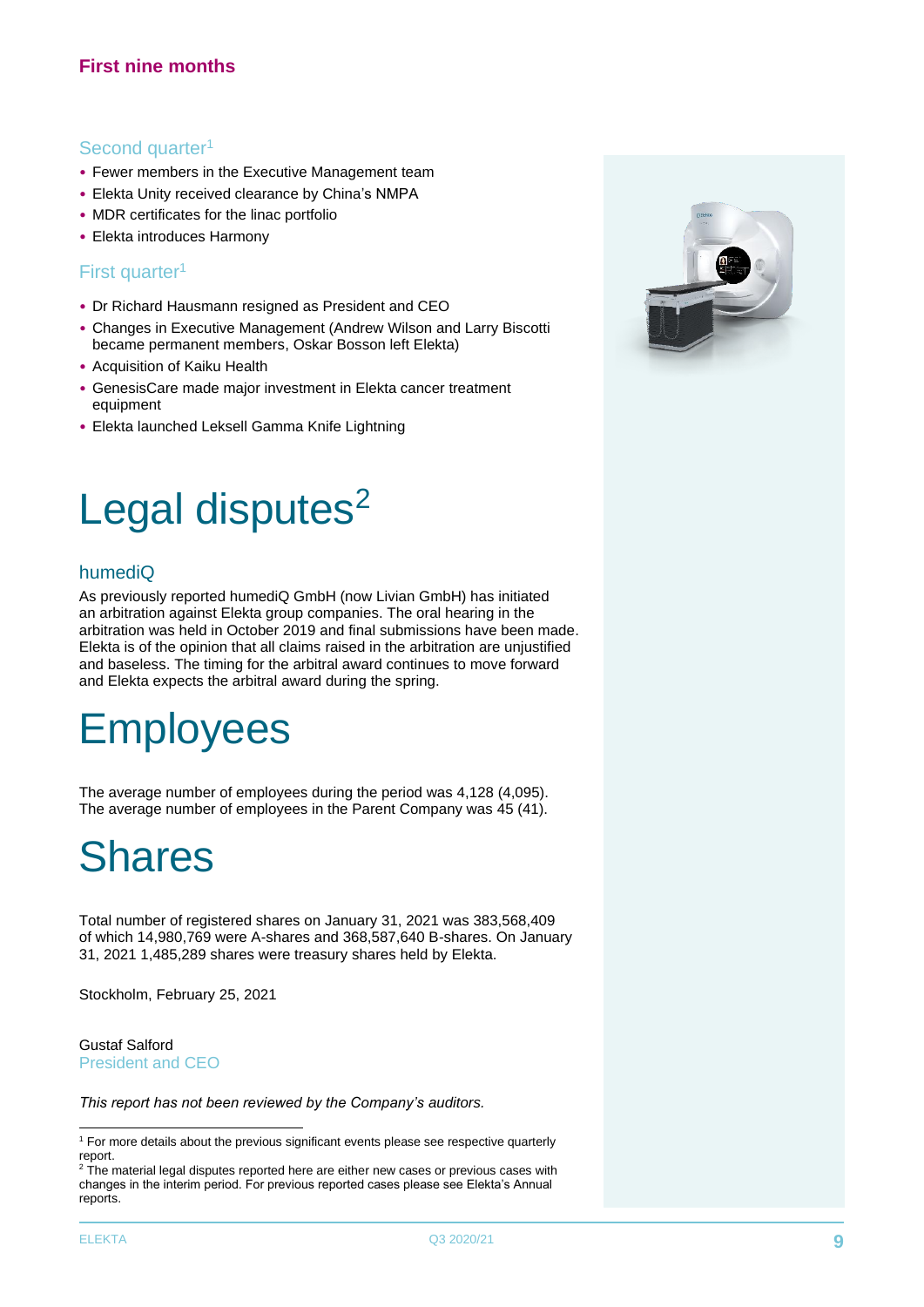## **Third quarter and first nine months** Consolidated income statement – condensed

|                                     |          | Q <sub>3</sub> | <b>First nine months</b> |          |            | 12 months  |
|-------------------------------------|----------|----------------|--------------------------|----------|------------|------------|
| <b>SEK M</b>                        | 2020/21  | 2019/20        | 2020/21                  | 2019/20  | <b>RTM</b> | FY 2019/20 |
| Net sales                           | 3,581    | 3,656          | 10,096                   | 10,593   | 14,105     | 14,601     |
| Cost of products sold               | $-2,194$ | $-2,121$       | $-5,897$                 | $-6,163$ | $-8,198$   | $-8,464$   |
| Gross income                        | 1,387    | 1,535          | 4,199                    | 4,430    | 5,907      | 6,138      |
| Selling expenses                    | $-279$   | $-339$         | $-830$                   | $-1,064$ | $-1,210$   | $-1,444$   |
| Administrative expenses             | $-255$   | $-282$         | $-794$                   | $-843$   | $-1,044$   | $-1,093$   |
| R&D expenses                        | $-379$   | $-415$         | $-1,142$                 | $-1,263$ | $-1,537$   | $-1,657$   |
| Other operating income and expenses | $-18$    | $-19$          | $-73$                    | $-46$    | $-15$      | 11         |
| Exchange rate differences           | 11       | $-36$          | 0                        | $-215$   | $-82$      | $-298$     |
| <b>Operating result</b>             | 468      | 443            | 1,361                    | 999      | 2,019      | 1,657      |
| Financial items, net                | $-48$    | $-45$          | $-169$                   | $-126$   | $-246$     | $-203$     |
| <b>Profit before tax</b>            | 420      | 398            | 1,192                    | 873      | 1,773      | 1,454      |
| Income taxes                        | $-99$    | $-89$          | $-280$                   | $-196$   | $-453$     | $-370$     |
| Net income                          | 321      | 308            | 912                      | 677      | 1,320      | 1,084      |
| Net income attributable to          |          |                |                          |          |            |            |
| Parent Company shareholders         | 322      | 308            | 913                      | 676      | 1,320      | 1,084      |
| Non-controlling interests           | $-1$     | $\mathbf 0$    | $-1$                     | 0        | $-1$       | $\Omega$   |
| Average number of shares            |          |                |                          |          |            |            |
| Before dilution, millions           | 382      | 382            | 382                      | 382      | 382        | 382        |
| After dilution, millions            | 382      | 382            | 382                      | 382      | 382        | 382        |
| Earnings per share                  |          |                |                          |          |            |            |
| Before dilution, SEK                | 0.84     | 0.81           | 2.39                     | 1.77     | 3.46       | 2.84       |
| After dilution, SEK                 | 0.84     | 0.81           | 2.39                     | 1.77     | 3.46       | 2.84       |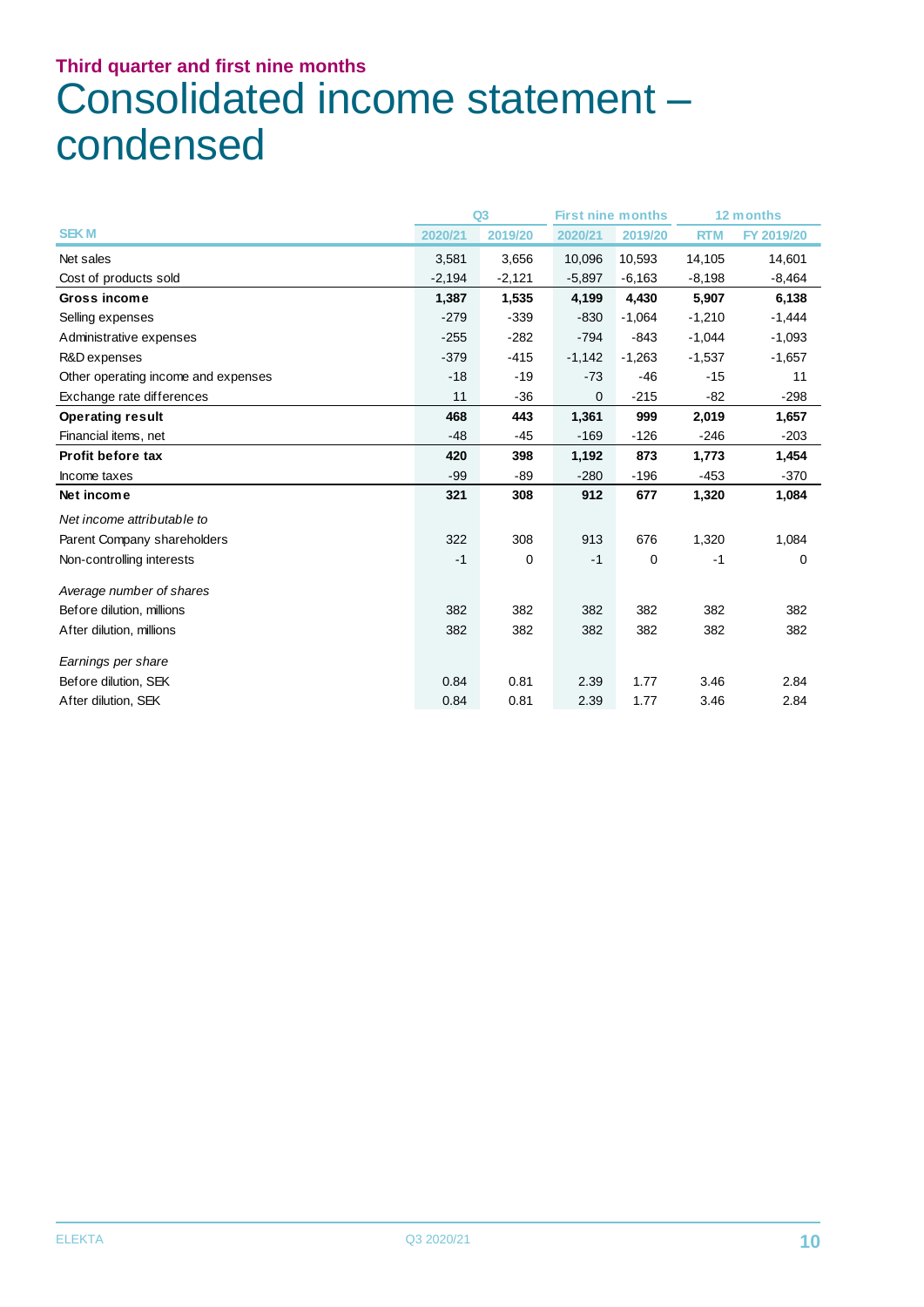## **Third quarter and first nine months** Consolidated statement of comprehensive income

|                                                                         |         | Q <sub>3</sub> | <b>First nine months</b> |         |            | 12 months  |
|-------------------------------------------------------------------------|---------|----------------|--------------------------|---------|------------|------------|
| <b>SEKM</b>                                                             | 2020/21 | 2019/20        | 2020/21                  | 2019/20 | <b>RTM</b> | FY 2019/20 |
| Net income                                                              | 321     | 308            | 912                      | 677     | 1,320      | 1,084      |
| Other comprehensive income:                                             |         |                |                          |         |            |            |
| Items that will not be reclassified to the income statement:            |         |                |                          |         |            |            |
| Remeasurements of defined benefit pension plans                         |         |                |                          |         | -8         | -8         |
| Net gain/(loss) on equity instruments designated at fair value          | 138     | 3              | 211                      | 3       | 104        | $-104$     |
| Tax                                                                     | $-30$   | $-1$           | $-45$                    | $-1$    | $-20$      | 24         |
| Total items that will not be reclassified to the income                 |         |                |                          |         |            |            |
| statement                                                               | 108     | 3              | 166                      | 3       | 76         | -88        |
| Items that subsequently may be reclassified to the income<br>statement: |         |                |                          |         |            |            |
| Revaluation of cash flow hedges                                         | 151     | 58             | 283                      | 72      | 247        | 37         |
| Translation differences from foreign operations                         | $-339$  | $-50$          | $-868$                   | 32      | $-870$     | 30         |
| Tax relating to revaluation of cash flow hedges                         | $-32$   | $-12$          | $-60$                    | -14     | $-52$      | $-7$       |
| Total items that subsequently may be reclassified                       |         |                |                          |         |            |            |
| to the income statement                                                 | $-220$  | $-3$           | $-646$                   | 90      | $-675$     | 60         |
| Other comprehensive income for the period                               | $-112$  | $-1$           | $-479$                   | 93      | $-599$     | $-27$      |
| Total comprehensive income for the period                               | 209     | 308            | 433                      | 769     | 720        | 1,057      |
| Comprehensive income attributable to:                                   |         |                |                          |         |            |            |
| Parent Company shareholders                                             | 210     | 308            | 433                      | 769     | 721        | 1,057      |
| Non-controlling interests                                               | $-1$    | 0              | $-1$                     | 0       | $-1$       | $\Omega$   |

| <b>Result overview</b>                   |         | Q3      | <b>First nine months</b> |         |            | 12 months  |
|------------------------------------------|---------|---------|--------------------------|---------|------------|------------|
| <b>SEKM</b>                              | 2020/21 | 2019/20 | 2020/21                  | 2019/20 | <b>RTM</b> | FY 2019/20 |
| <b>Operating result/EBIT</b>             | 468     | 443     | 1.361                    | 999     | 2.019      | 1,657      |
| Amortization:                            |         |         |                          |         |            |            |
| Capitalized development costs            | 167     | 176     | 516                      | 546     | 715        | 746        |
| Assets relating to business combinations | 29      | 30      | 89                       | 90      | 119        | 119        |
| <b>EBITA</b>                             | 664     | 648     | 1,967                    | 1.635   | 2.853      | 2.521      |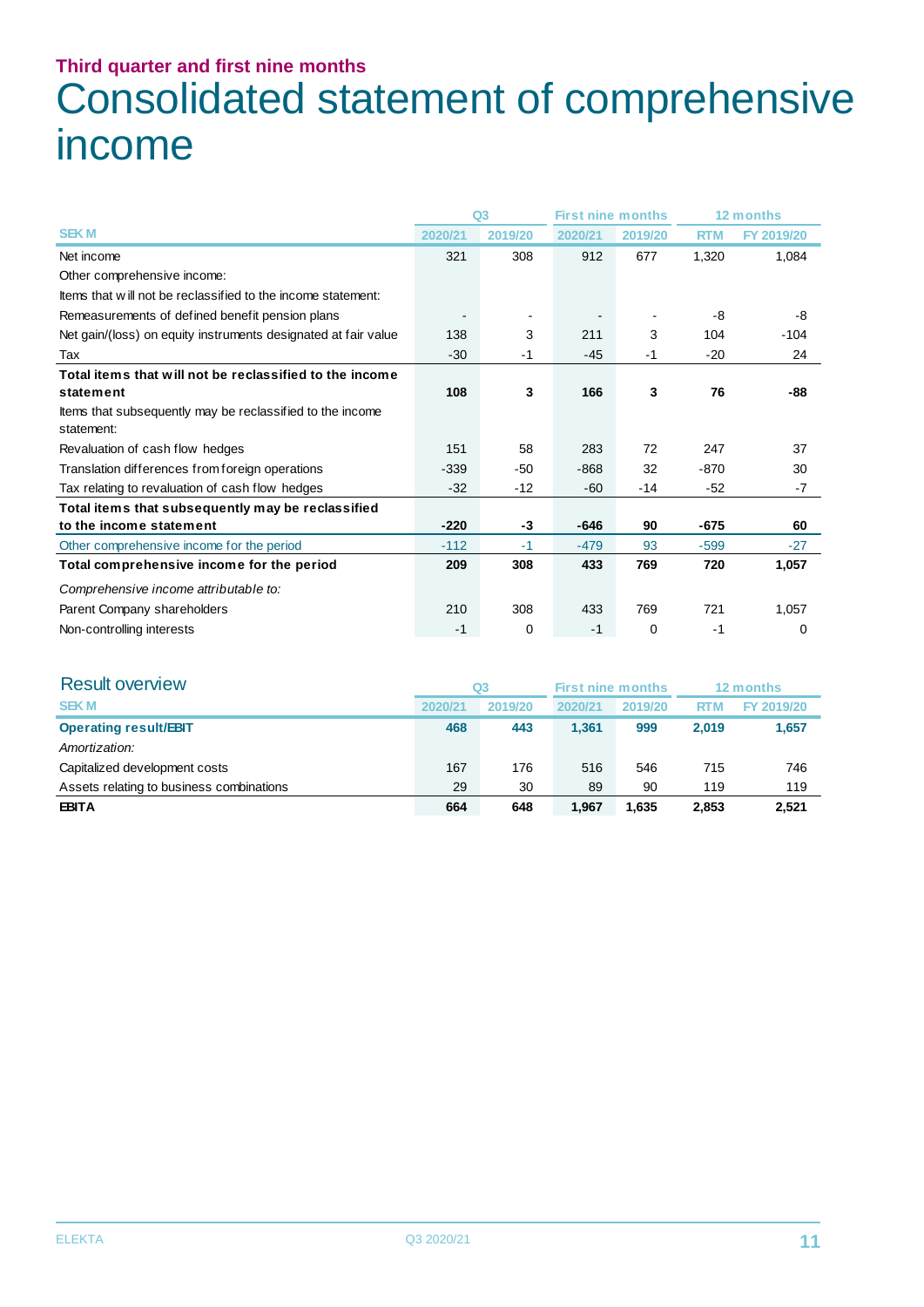### **Third quarter and first nine months** Consolidated balance sheet statement – condensed

|                                                    | <b>Jan 31</b> | <b>Jan 31</b> | Apr 30 |
|----------------------------------------------------|---------------|---------------|--------|
| <b>SEKM</b>                                        | 2021          | 2020          | 2020   |
| <b>Non-current assets</b>                          |               |               |        |
| Intangible assets                                  | 8,734         | 9,225         | 9,469  |
| Right-of-use assets                                | 941           | 1,171         | 1,156  |
| Other tangible fixed assets                        | 861           | 1,010         | 968    |
| Financial assets                                   | 560           | 892           | 748    |
| Deferred tax assets                                | 447           | 435           | 504    |
| Total non-current assets                           | 11,543        | 12,733        | 12,845 |
| <b>Current assets</b>                              |               |               |        |
| Inventories                                        | 2,416         | 2,959         | 2,748  |
| Accounts receivable                                | 3,287         | 3,927         | 3,379  |
| Accrued income                                     | 1,831         | 1,480         | 1,526  |
| Other current receivables                          | 1,747         | 1,742         | 1,505  |
| Cash and cash equivalents                          | 4,640         | 2,392         | 6,407  |
| <b>Total current assets</b>                        | 13,921        | 12,501        | 15,566 |
| <b>Total assets</b>                                | 25,464        | 25,234        | 28,411 |
| Equity attributable to Parent Company shareholders | 8,211         | 8,202         | 8,113  |
| Non-controlling interests                          | 0             | 1             | 1      |
| <b>Total equity</b>                                | 8,211         | 8,203         | 8,113  |
| <b>Non-current liabilities</b>                     |               |               |        |
| Long-term interest-bearing liabilities             | 4,950         | 2,649         | 7,101  |
| Long-term lease liabilities                        | 849           | 1,012         | 1,043  |
| Other long-term liabilities                        | 911           | 845           | 853    |
| <b>Total non-current liabilities</b>               | 6,710         | 4,506         | 8,997  |
| <b>Current liabilities</b>                         |               |               |        |
| Short-term interest-bearing liabilities            | 831           | 1,955         | 1,001  |
| Short-term lease liabilities                       | 188           | 225           | 213    |
| Accounts payable                                   | 947           | 961           | 1,025  |
| Advances from customers                            | 3,753         | 4,601         | 4,103  |
| Prepaid income                                     | 2,052         | 2,288         | 2,226  |
| Accrued expenses                                   | 1,723         | 1,695         | 1,703  |
| Other current liabilities                          | 1,049         | 800           | 1,030  |
| <b>Total current liabilities</b>                   | 10,543        | 12,525        | 11,300 |
| <b>Total equity and liabilities</b>                | 25,464        | 25,234        | 28,411 |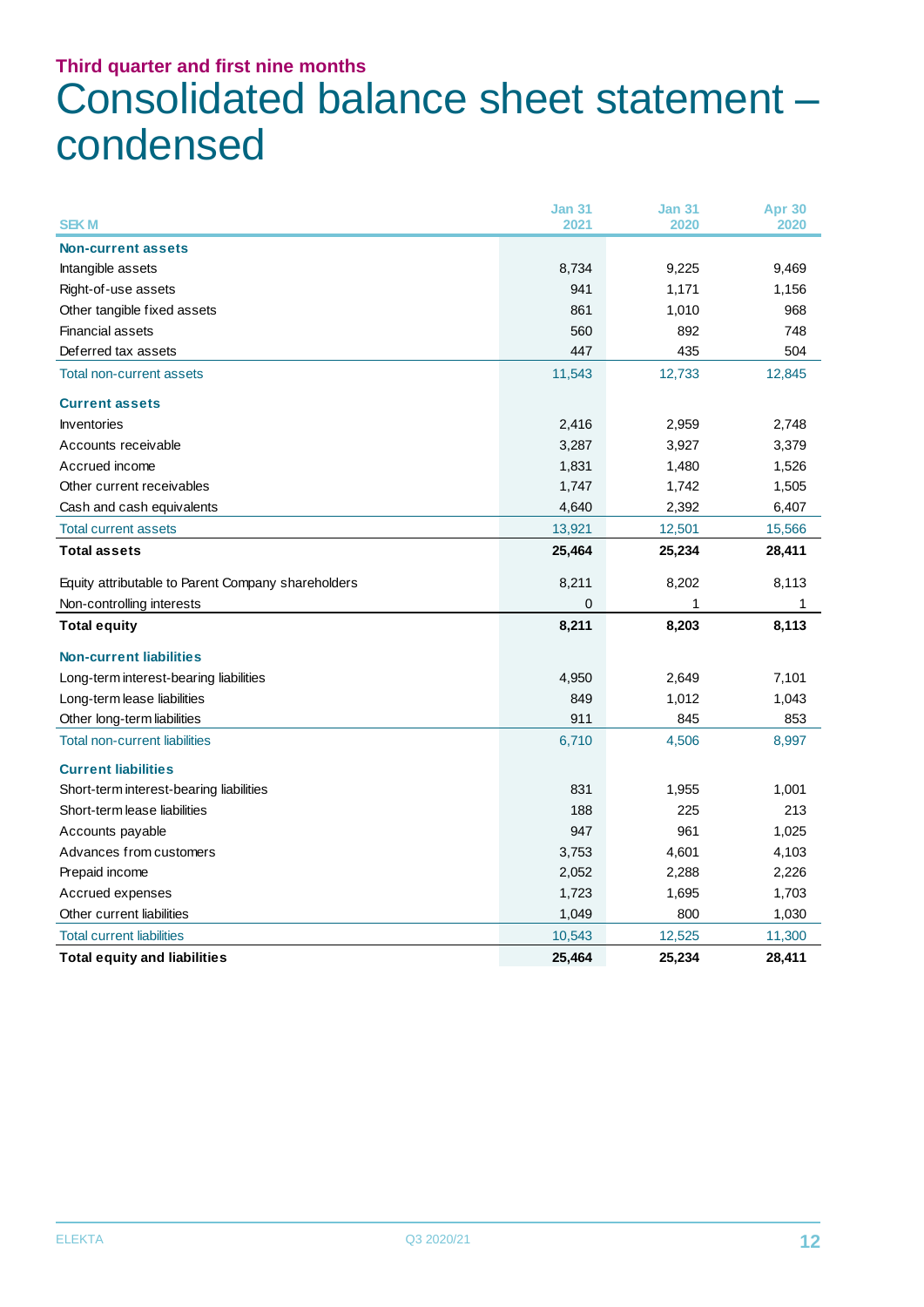## **Third quarter and first nine months** Changes in consolidated equity – condensed

|                                                    |         | May - Jan |         |  |
|----------------------------------------------------|---------|-----------|---------|--|
| <b>SEKM</b>                                        | 2020/21 | 2019/20   | 2019/20 |  |
| <b>Attributable to Parent Company shareholders</b> |         |           |         |  |
| Opening balance                                    | 8,113   | 7,778     | 7,778   |  |
| Opening balance adjustment due to IFRS 16          |         |           | -31     |  |
| Comprehensive income for the period                | 433     | 769       | 1,057   |  |
| Incentive programs                                 | 9       | -1        | -3      |  |
| Dividend                                           | $-344$  | $-344$    | $-688$  |  |
| <b>Total</b>                                       | 8,211   | 8,202     | 8,113   |  |
| Attributable to non-controlling interests          |         |           |         |  |
| Opening balance                                    |         |           |         |  |
| Comprehensive income for the period                | $-1$    | 0         |         |  |
| Total                                              | 0       |           |         |  |
| <b>Closing balance</b>                             | 8,211   | 8,203     | 8,113   |  |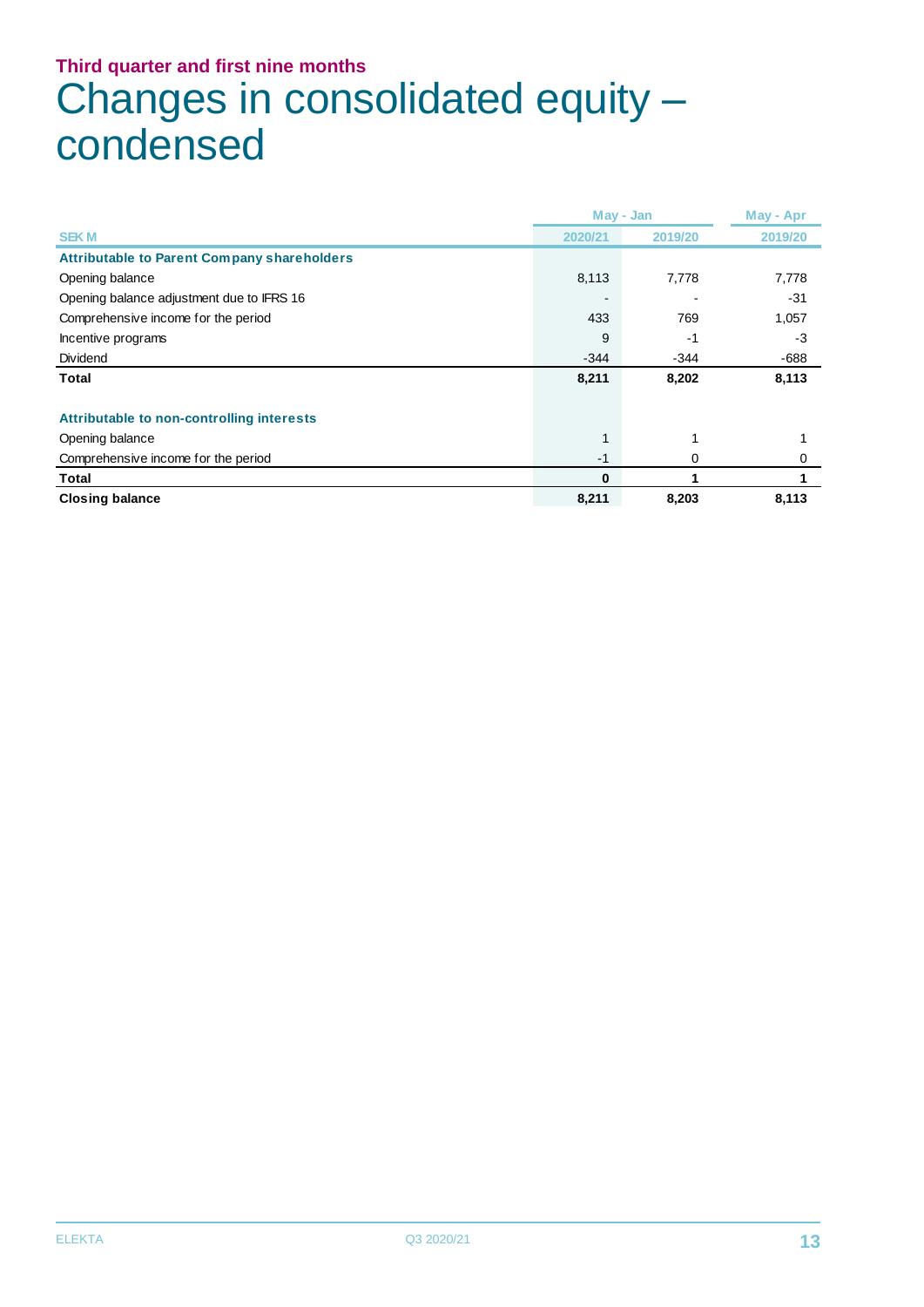## **Third quarter and first nine months** Consolidated cash flow statement – condensed

|                                                                    | Q <sub>3</sub> |                | <b>First nine months</b> |          | 12 months  |            |
|--------------------------------------------------------------------|----------------|----------------|--------------------------|----------|------------|------------|
| <b>SEKM</b>                                                        | 2020/21        | 2019/20        | 2020/21                  | 2019/20  | <b>RTM</b> | FY 2019/20 |
| Profit before tax                                                  | 420            | 398            | 1,192                    | 873      | 1,773      | 1,454      |
| Amortization and depreciation                                      | 292            | 304            | 896                      | 925      | 1,246      | 1,275      |
| Interest net                                                       | 34             | 32             | 123                      | 88       | 185        | 150        |
| Other non-cash items                                               | 111            | $-37$          | 262                      | $-13$    | 329        | 54         |
| Interest received and paid                                         | $-39$          | $-39$          | $-130$                   | $-91$    | $-185$     | $-145$     |
| Income taxes paid                                                  | $-160$         | $-113$         | $-351$                   | $-228$   | $-384$     | $-261$     |
| Operating cash flow                                                | 658            | 545            | 1,992                    | 1,553    | 2,964      | 2,526      |
| Changes in inventories                                             | -5             | 104            | 112                      | $-279$   | 275        | $-116$     |
| Changes in operating receivables                                   | $-102$         | $-347$         | $-954$                   | $-847$   | $-541$     | $-434$     |
| Changes in operating liabilities                                   | 140            | $-323$         | 285                      | $-657$   | $-19$      | $-962$     |
| Change in w orking capital                                         | 32             | $-566$         | $-556$                   | $-1,783$ | $-284$     | $-1,512$   |
| Cash flow from operating activities                                | 690            | $-21$          | 1,436                    | $-230$   | 2,680      | 1,014      |
| Investments intangible assets                                      | $-165$         | $-133$         | $-460$                   | $-371$   | $-655$     | $-566$     |
| Investments other assets                                           | $-28$          | $-70$          | $-90$                    | $-173$   | $-113$     | $-196$     |
| Continuous investments                                             | $-194$         | $-203$         | $-550$                   | $-544$   | $-768$     | $-761$     |
| Cash flow after continuous investments                             | 496            | $-224$         | 886                      | $-774$   | 1,912      | 252        |
| Short-term investments                                             |                | $-71$          | 56                       | $-72$    | 101        | $-26$      |
| Business combinations, divestments and investments in other shares | 443            | $-340$         | 214                      | $-419$   | 123        | $-511$     |
| <b>Cash flow after investments</b>                                 | 939            | $-635$         | 1,156                    | $-1,265$ | 2,135      | $-284$     |
| <b>Dividends</b>                                                   |                | $\overline{a}$ | $-344$                   | $-344$   | $-688$     | $-688$     |
| Cash flow from other financing activities                          | $-71$          | $-64$          | $-2,213$                 | $-136$   | 1,234      | 3,311      |
| Cash flow for the period                                           | 868            | $-698$         | $-1,403$                 | $-1,745$ | 2,681      | 2,339      |
| Change in cash and cash equivalents during the period              |                |                |                          |          |            |            |
| Cash and cash equivalents at the beginning of the period           | 3,913          | 3,043          | 6,407                    | 4,073    | 2,392      | 4,073      |
| Cash flow for the period                                           | 868            | $-698$         | $-1,403$                 | $-1,745$ | 2,681      | 2,339      |
| Exchange rate differences                                          | $-141$         | 47             | $-364$                   | 63       | $-433$     | -5         |
| Cash and cash equivalents at the end of the period                 | 4,640          | 2,392          | 4,640                    | 2,392    | 4,640      | 6,407      |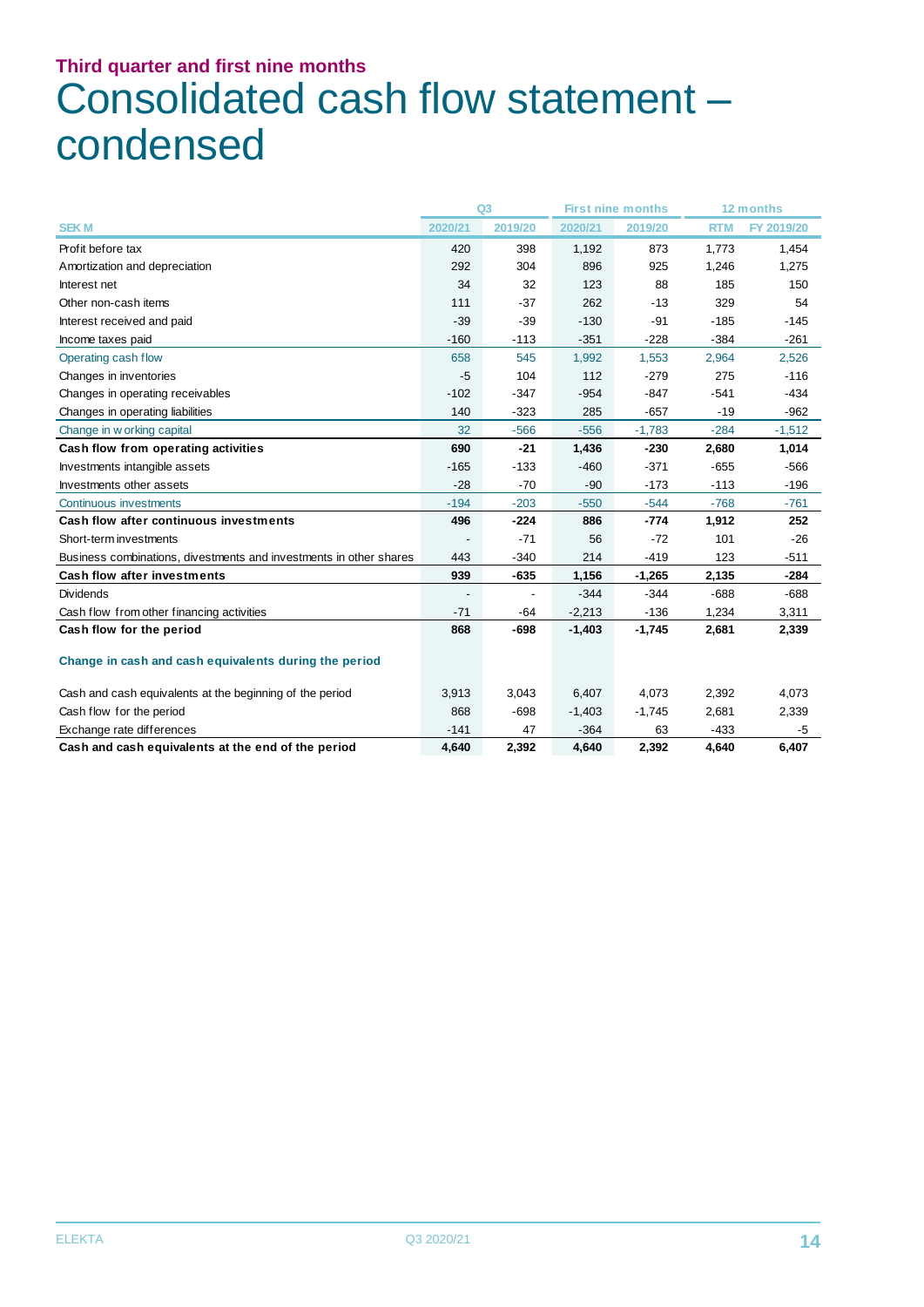### **Third quarter and first nine months** Parent company

#### Income statement and statement of comprehensive income - condensed

|                                          |         | <b>First nine months</b> |
|------------------------------------------|---------|--------------------------|
| <b>SEKM</b>                              | 2020/21 | 2019/20                  |
| Operating expenses                       | $-187$  | $-182$                   |
| Financial net                            | 319     | 388                      |
| Income after financial items             | 132     | 205                      |
| Tax                                      | 7       | 19                       |
| Net income                               | 139     | 224                      |
| <b>Statement of comprehensive income</b> |         |                          |
| Net income                               | 139     | 224                      |
| Other comprehensive income               |         |                          |
| Total comprehensive income               | 139     | 224                      |

#### Balance sheet - condensed

|                                            | <b>Jan 31</b> | <b>Apr 30</b> |
|--------------------------------------------|---------------|---------------|
| <b>SEKM</b>                                | 2021          | 2020          |
| Non-current assets                         |               |               |
| Intangible assets                          | 48            | 53            |
| Shares in subsidiaries                     | 2,582         | 2,251         |
| Receivables from subsidaries               | 2,374         | 2,391         |
| Other financial assets                     | 89            | 326           |
| Deferred tax assets                        | 48            | 41            |
| <b>Total non-current assets</b>            | 5,140         | 5,062         |
| <b>Current assets</b>                      |               |               |
| Receivables from subsidaries               | 2,841         | 4,248         |
| Other current receivables                  | 68            | 81            |
| Cash and cash equivalents                  | 3,461         | 5,387         |
| <b>Total current assets</b>                | 6,370         | 9,716         |
| <b>Total assets</b>                        | 11,510        | 14,778        |
| Shareholders' equity                       | 2,142         | 2,346         |
| <b>Non-current liabilities</b>             |               |               |
| Long-term interest-bearing liabilities     | 4,950         | 7,101         |
| Long-term provisions                       | 36            | 10            |
| <b>Total non-current liabilities</b>       | 4,985         | 7,111         |
| <b>Current liabilities</b>                 |               |               |
| Short-term interest-bearing liabilities    | 831           | 942           |
| Short-term liabilities to Group companies  | 3,416         | 4,283         |
| Short-term provisions                      | 66            | 1             |
| Other current liabilities                  | 69            | 95            |
| <b>Total current liabilities</b>           | 4,382         | 5,321         |
| Total shareholders' equity and liabilities | 11,510        | 14,778        |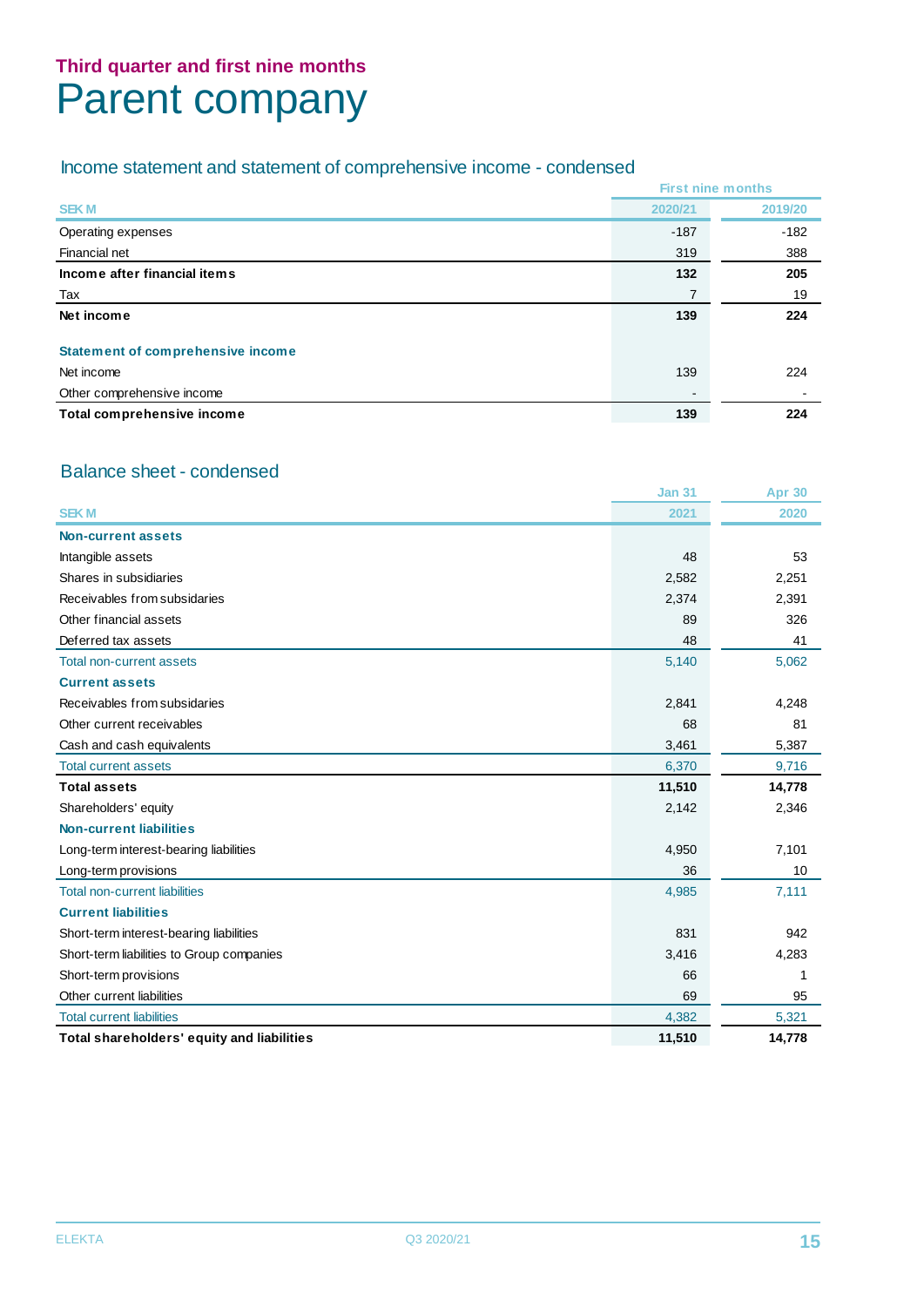### **Third quarter and first nine months** Accounting principles

This interim report is prepared, with regards to the Group, according to IAS 34 and the Swedish Annual Accounts Act and, with regards to the Parent Company, according to the Swedish Annual Accounts Act and RFR 2. The accounting principles applied are consistent with those presented in Note 1 of the Annual Report 2019/20.

New or revised standards and interpretations, not yet applied, are not considered to have a material impact on the Elekta Group´s financial statements.

All figures are stated in SEK M and, accordingly, rounding differences can occur.

#### **Accounting principle government grants**

Government grants relate to financial grants from governments, public authorities and similar local, national, or international bodies. These are recognized when there is a reasonable assurance that the grants will be received and that Elekta will comply with the conditions attached to them. Government grants relating to expenses are recognized in the income statement as a deduction of such related expenses. Government grants relating to assets are included in the balance sheet as prepaid income and recognized as income over the useful life of the assets.

## Related party transactions

Related party transactions are described in note 35 in the Annual Report for 2019/20. No material changes have taken place in relations or transactions with related parties companies compared with the description in the Annual report 2019/20.

## Divestment of other shares in ViewRay

In January, Elekta announced that it has sold its 7.3 percent of the out-standing common stock (11,501,597 shares) in ViewRay, Inc. Elekta has no remaining shares in ViewRay after the transaction.

Elekta has treated the acquisition of other shares in ViewRay as equity investment designated as measured at fair value through other comprehensive income with gains and losses remaining in other comprehensive income, without recycling to profit or loss upon derecognition. Therefore, the effect of the divestment remains in other comprehensive income and the result of the divestment is a gain of SEK 208 M before tax for the first nine months 2020/21. The result effect in other comprehensive income during the time of the ownership of the shares in ViewRay, since inception of the investment in Q3 2019/20, is amounting to SEK 101 M before tax*.*

## Exchange rates

| <b>Country</b>       | Currencv |         | Average rate |       | <b>Closing rate</b> |        |               |        |                |  |  |
|----------------------|----------|---------|--------------|-------|---------------------|--------|---------------|--------|----------------|--|--|
|                      |          |         | May - Jan    |       |                     |        | <b>Jan 31</b> |        | <b>Apr 30</b>  |  |  |
|                      |          | 2020/21 | 2019/20      |       | 2021                | 2020   | 2020          |        | $\mathbf{A}^2$ |  |  |
| Euroland             | 1 EUR    | 10.343  | 10.648       | $-3%$ | 10.124              | 10.629 | 10.694        | -5%    | $-5%$          |  |  |
| <b>Great Britain</b> | 1 GBP    | 11.490  | 12.143       | $-5%$ | 11.466              | 12.630 | 12.278        | -9%    | $-7%$          |  |  |
| Japan                | 1 JPY    | 0.084   | 0.088        | $-5%$ | 0.080               | 0.088  | 0.092         | -9%    | $-13%$         |  |  |
| <b>United States</b> | 1 USD    | 8.864   | 9.569        | $-7%$ | 8.366               | 9.644  | 9.847         | $-13%$ | $-15%$         |  |  |

1 January 31, 2021 vs January 31, 2020.

2 January 31, 2021 vs Apr 30, 2020.

For Group companies with a functional currency other than Swedish kronor, order intake and income statements are translated at average exchange rates for the reporting period, while order book and balance sheets are translated at closing exchange rates.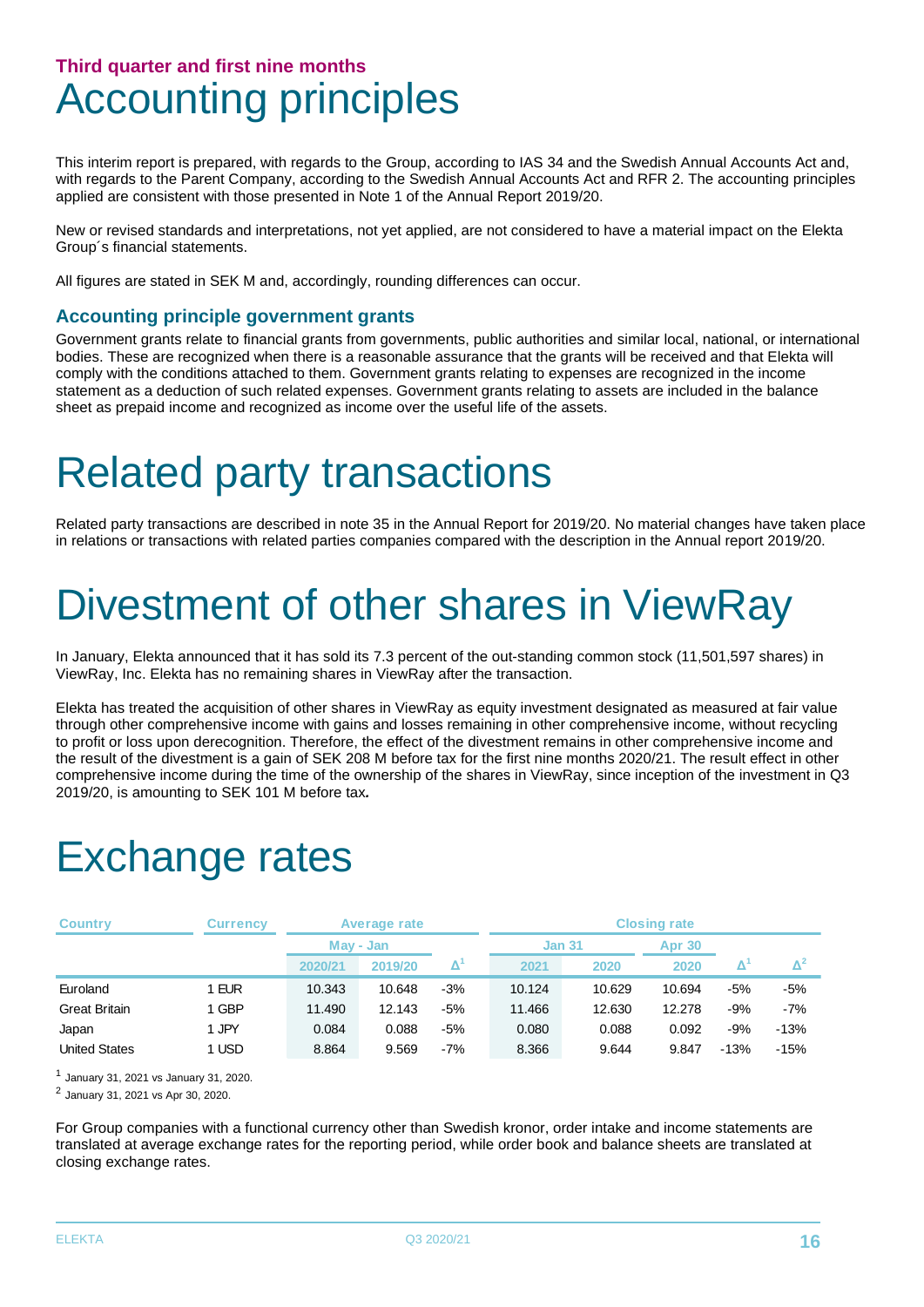### **Third quarter and first nine months** Segment reporting

Elekta applies geographical segmentation. Order intake, net sales and contribution margin for the respective regions are reported to Elekta's CFO and CEO (chief operating decision makers). The regions' expenses are directly attributable to the respective regions' reported figures including cost of products sold. Global costs for R&D, marketing, management of product supply centres and Parent Company are not allocated per region. Currency exposure is concentrated to product supply centres. The majority of exchange differences in operations are reported in global costs.

Elekta's operations are characterized by significant quarterly variations in volumes and product mix, which have a direct impact on net sales and profits. This is accentuated when the operation is split into segments, as is the impact of currency fluctuations between the years. Revenue from solutions are recognized at a point in time and revenue from services are recognized over time.

#### Q3 2020/21

| <b>SEKM</b>                | North and<br><b>South</b><br>America | Europe,<br><b>Middle East</b><br>and Africa | Asia<br><b>Pacific</b> | Other /<br>Group-wide    | <b>Group</b><br>total | % of net<br>sales |
|----------------------------|--------------------------------------|---------------------------------------------|------------------------|--------------------------|-----------------------|-------------------|
| Net sales                  | 959                                  | 1,248                                       | 1,375                  | $\overline{\phantom{0}}$ | 3,581                 |                   |
| Regional expenses          | $-590$                               | -890                                        | $-985$                 |                          | $-2,465$              | 69%               |
| <b>Contribution margin</b> | 369                                  | 358                                         | 389                    | ٠                        | 1,116                 | 31%               |
| Contribution margin, %     | 38%                                  | 29%                                         | 28%                    |                          |                       |                   |
| Global costs               | $\blacksquare$                       | $\overline{\phantom{0}}$                    |                        | $-648$                   | -648                  | 18%               |
| <b>Operating result</b>    | 369                                  | 358                                         | 389                    | $-648$                   | 468                   | 13%               |
| Net financial items        |                                      |                                             |                        | -48                      | -48                   |                   |
| Profit before tax          | 369                                  | 358                                         | 389                    | $-696$                   | 420                   |                   |

#### Q3 2019/20

| <b>SEKM</b>              | North and<br><b>South</b><br>America | Europe,<br><b>Middle East</b><br>and Africa | Asia<br><b>Pacific</b> | Other /<br>Group-wide    | <b>Group</b><br>total | % of net<br>sales |
|--------------------------|--------------------------------------|---------------------------------------------|------------------------|--------------------------|-----------------------|-------------------|
| Net sales                | 1,009                                | 1,428                                       | 1,219                  | $\overline{\phantom{0}}$ | 3,656                 |                   |
| Regional expenses        | $-611$                               | -973                                        | -841                   |                          | $-2,425$              | 66%               |
| Contribution margin      | 398                                  | 455                                         | 378                    | ٠                        | 1,231                 | 34%               |
| Contribution margin, %   | 39%                                  | 32%                                         | 31%                    |                          |                       |                   |
| Global costs             |                                      |                                             |                        | $-789$                   | $-789$                | 22%               |
| <b>Operating result</b>  | 398                                  | 455                                         | 378                    | $-789$                   | 443                   | 12%               |
| Net financial items      | $\overline{\phantom{0}}$             |                                             |                        | $-834$                   | $-834$                |                   |
| <b>Profit before tax</b> | 398                                  | 455                                         | 378                    | $-834$                   | 398                   |                   |

#### First nine months 2020/21

|                         | North and                | Europe,                  |                |                          |              |          |
|-------------------------|--------------------------|--------------------------|----------------|--------------------------|--------------|----------|
|                         | <b>South</b>             | <b>Middle East</b>       | Asia           | Other /                  | <b>Group</b> | % of net |
| <b>SEKM</b>             | <b>America</b>           | and Africa               | <b>Pacific</b> | Group-wide               | total        | sales    |
| Net sales               | 2,810                    | 3,618                    | 3,669          | $\overline{\phantom{0}}$ | 10,096       |          |
| Regional expenses       | $-1,649$                 | $-2,311$                 | $-2,474$       | $\blacksquare$           | $-6,434$     | 64%      |
| Contribution margin     | 1,161                    | 1.307                    | 1,195          | ٠                        | 3,663        | 36%      |
| Contribution margin, %  | 41%                      | 36%                      | 33%            |                          |              |          |
| Global costs            | $\blacksquare$           | $\overline{\phantom{0}}$ |                | $-2,302$                 | $-2,302$     | 23%      |
| <b>Operating result</b> | 1,161                    | 1,307                    | 1,195          | $-2,302$                 | 1,361        | 13%      |
| Net financial items     | $\overline{\phantom{a}}$ |                          |                | $-169$                   | $-169$       |          |
| Profit before tax       | 1.161                    | 1.307                    | 1,195          | $-2.470$                 | 1,192        |          |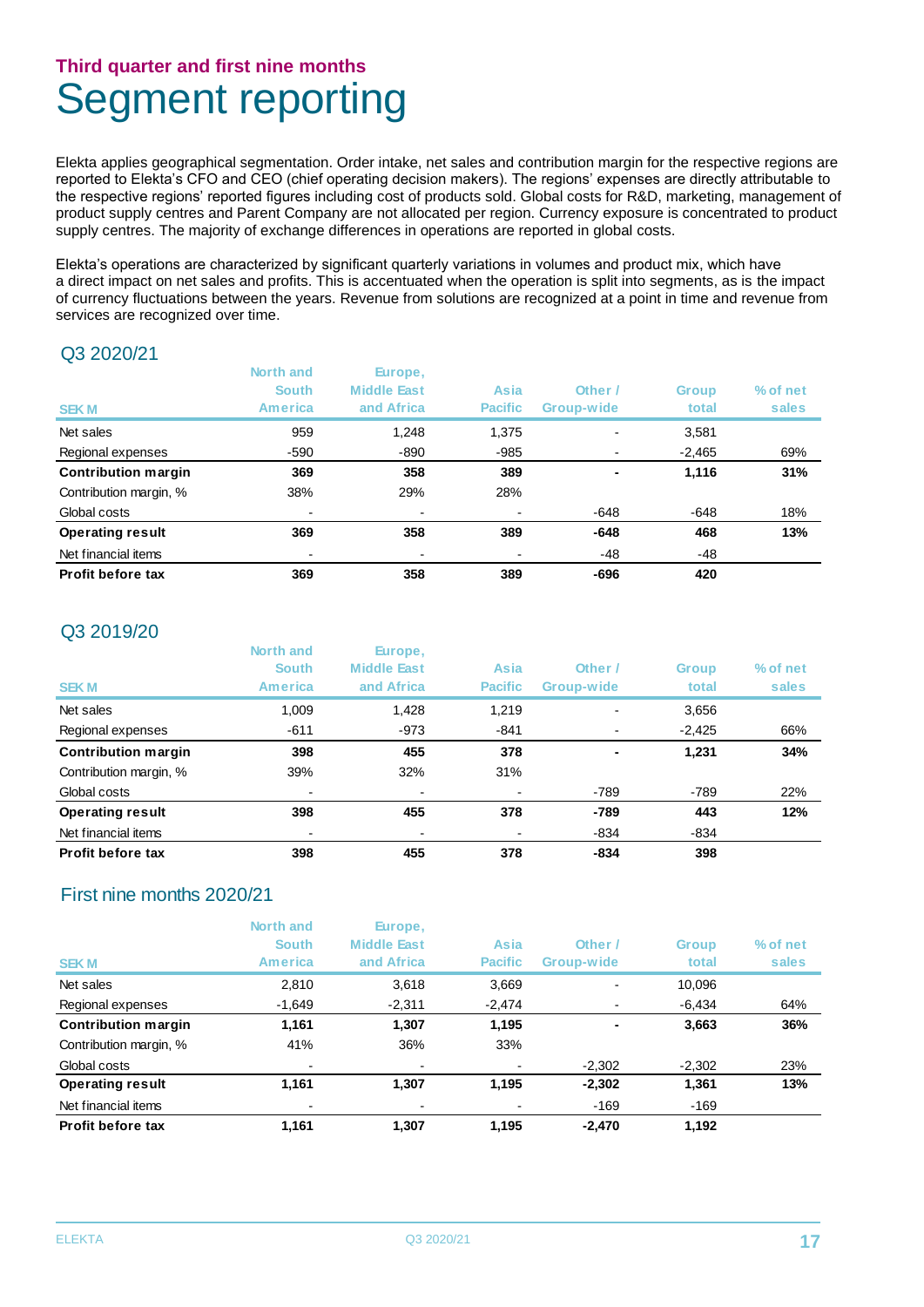#### First nine months 2019/20

|                            | North and<br><b>South</b><br><b>America</b> | Europe,<br><b>Middle East</b><br>and Africa | Asia<br><b>Pacific</b> | Other /<br>Group-wide    | <b>Group</b><br>total | % of net<br>sales |
|----------------------------|---------------------------------------------|---------------------------------------------|------------------------|--------------------------|-----------------------|-------------------|
| <b>SEKM</b>                |                                             |                                             |                        |                          |                       |                   |
| Net sales                  | 3,227                                       | 3,975                                       | 3.391                  | $\overline{\phantom{0}}$ | 10,593                |                   |
| Regional expenses          | $-1,969$                                    | $-2,698$                                    | $-2,365$               |                          | $-7,032$              | 66%               |
| <b>Contribution margin</b> | 1.258                                       | 1,278                                       | 1,025                  | ٠                        | 3.561                 | 34%               |
| Contribution margin, %     | 39%                                         | 32%                                         | 30%                    |                          |                       |                   |
| Global costs               | -                                           |                                             |                        | $-2,562$                 | $-2,562$              | 24%               |
| <b>Operating result</b>    | 1,258                                       | 1,278                                       | 1,025                  | $-2.562$                 | 999                   | 9%                |
| Net financial items        | $\overline{\phantom{0}}$                    |                                             |                        | $-126$                   | $-126$                |                   |
| Profit before tax          | 1.258                                       | 1,278                                       | 1.025                  | $-2,688$                 | 873                   |                   |

#### Full year 2019/20

|                            | North and<br><b>South</b> | Europe,<br><b>Middle East</b> | Asia           | Other /                  | <b>Group</b> | % of net |
|----------------------------|---------------------------|-------------------------------|----------------|--------------------------|--------------|----------|
| <b>SEKM</b>                | America                   | and Africa                    | <b>Pacific</b> | Group-wide               | total        | sales    |
| Net sales                  | 4,482                     | 5,547                         | 4,572          | $\overline{\phantom{0}}$ | 14,601       |          |
| Regional expenses          | $-2,704$                  | $-3,786$                      | $-3,142$       |                          | $-9,633$     | 66%      |
| <b>Contribution margin</b> | 1,778                     | 1,760                         | 1,430          | $\blacksquare$           | 4,968        | 34%      |
| Contribution margin, %     | 40%                       | 32%                           | 31%            |                          |              |          |
| Global costs               | $\overline{\phantom{0}}$  |                               |                | $-3,312$                 | $-3,312$     | 23%      |
| <b>Operating result</b>    | 1,778                     | 1,760                         | 1,430          | $-3,312$                 | 1,657        | 11%      |
| Net financial items        |                           |                               |                | $-203$                   | $-203$       |          |
| <b>Profit before tax</b>   | 1.778                     | 1.760                         | 1.430          | $-3.515$                 | 1.454        |          |

#### Rolling twelve months

|                            | North and<br><b>South</b> | Europe,<br><b>Middle East</b> | Asia           | Other /                  | <b>Group</b> | % of net |
|----------------------------|---------------------------|-------------------------------|----------------|--------------------------|--------------|----------|
| <b>SEKM</b>                | America                   | and Africa                    | <b>Pacific</b> | Group-wide               | total        | sales    |
| Net sales                  | 4,065                     | 5,189                         | 4,851          | $\overline{\phantom{0}}$ | 14,105       |          |
| Regional expenses          | $-2,384$                  | $-3,399$                      | $-3,251$       |                          | $-9,034$     | 64%      |
| <b>Contribution margin</b> | 1,681                     | 1,789                         | 1,600          | ٠                        | 5,070        | 36%      |
| Contribution margin, %     | 41%                       | 34%                           | 33%            |                          |              |          |
| Global costs               | ۰                         | $\overline{\phantom{0}}$      |                | $-3,052$                 | $-3,052$     | 22%      |
| <b>Operating result</b>    | 1,681                     | 1,789                         | 1,600          | $-3,052$                 | 2,019        | 14%      |
| Net financial items        |                           |                               |                | $-246$                   | $-246$       |          |
| Profit before tax          | 1.681                     | 1.789                         | 1.600          | $-3.297$                 | 1,773        |          |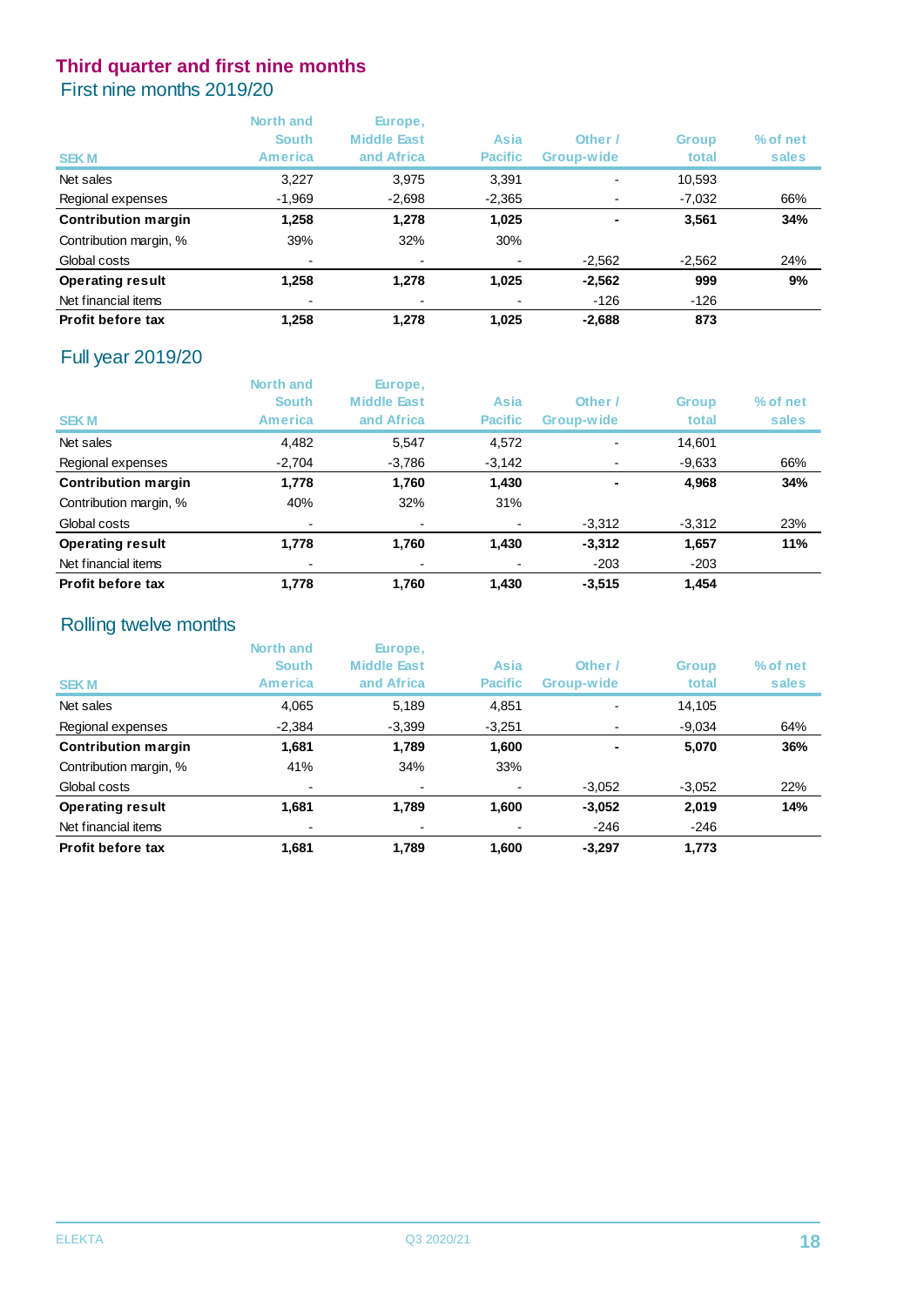### **Third quarter and first nine months** Net sales by product type

#### Q3 2020/21

| <b>SEKM</b>          | North and<br><b>South</b><br><b>America</b> | Europe,<br><b>Middle East</b><br>and Africa | <b>Asia Pacific</b> | Other<br>Group-wide           | <b>Group total</b> |
|----------------------|---------------------------------------------|---------------------------------------------|---------------------|-------------------------------|--------------------|
| Solutions<br>Service | 404<br>555                                  | 764<br>484                                  | 1,066<br>308        | $\overline{\phantom{a}}$<br>- | 2,234<br>1,347     |
| <b>Total</b>         | 959                                         | 1,248                                       | 1,375               | ۰                             | 3,581              |

#### Q3 2019/20

| <b>Total</b> | 1,009        | 1,428              | 1,219               | ٠                        | 3,656              |
|--------------|--------------|--------------------|---------------------|--------------------------|--------------------|
| Service      | 635          | 491                | 314                 |                          | 1,440              |
| Solutions    | 373          | 937                | 906                 | $\overline{\phantom{a}}$ | 2,216              |
| <b>SEKM</b>  | America      | and Africa         | <b>Asia Pacific</b> | Group-wide               | <b>Group total</b> |
|              | <b>South</b> | <b>Middle East</b> |                     | Other                    |                    |
|              | North and    | Europe,            |                     |                          |                    |

#### First nine months 2020/21

| <b>SEKM</b>          | North and<br><b>South</b><br><b>America</b> | Europe,<br><b>Middle East</b><br>and Africa | <b>Asia Pacific</b> | Other<br>Group-wide | <b>Group total</b> |
|----------------------|---------------------------------------------|---------------------------------------------|---------------------|---------------------|--------------------|
| Solutions<br>Service | 1.034<br>1.776                              | 2,138<br>1.479                              | 2,749<br>919        | -<br>-              | 5,921<br>4,175     |
| <b>Total</b>         | 2,810                                       | 3,618                                       | 3,669               | ٠                   | 10.096             |

#### First nine months 2019/20

|              | North and    | Europe,            |                     |                          |                    |
|--------------|--------------|--------------------|---------------------|--------------------------|--------------------|
|              | <b>South</b> | <b>Middle East</b> |                     | Other                    |                    |
| <b>SEKM</b>  | America      | and Africa         | <b>Asia Pacific</b> | Group-wide               | <b>Group total</b> |
| Solutions    | 1,325        | 2,533              | 2,464               | ۰                        | 6,322              |
| Service      | 1.902        | 1.442              | 927                 | $\overline{\phantom{0}}$ | 4,271              |
| <b>Total</b> | 3,227        | 3,975              | 3,391               | ۰                        | 10,593             |

#### Full year 2019/20

| <b>Total</b> | 4.482          | 5,547              | 4,572               | ٠          | 14,601             |
|--------------|----------------|--------------------|---------------------|------------|--------------------|
| Service      | 2.518          | 1.970              | 1.268               |            | 5,755              |
| Solutions    | 1.965          | 3,577              | 3,305               |            | 8,846              |
| <b>SEKM</b>  | <b>America</b> | and Africa         | <b>Asia Pacific</b> | Group-wide | <b>Group total</b> |
|              | <b>South</b>   | <b>Middle East</b> |                     | Other /    |                    |
|              | North and      | Europe,            |                     |            |                    |

#### Rolling twelve months

|             | North and      | Europe,            |                     |                          |                    |
|-------------|----------------|--------------------|---------------------|--------------------------|--------------------|
|             | <b>South</b>   | <b>Middle East</b> |                     | Other                    |                    |
| <b>SEKM</b> | <b>America</b> | and Africa         | <b>Asia Pacific</b> | Group-wide               | <b>Group total</b> |
| Solutions   | 1,673          | 3,182              | 3,590               | -                        | 8,445              |
| Service     | 2.392          | 2,007              | 1.261               | $\overline{\phantom{a}}$ | 5,660              |
| Total       | 4,065          | 5,189              | 4,851               | ۰                        | 14,105             |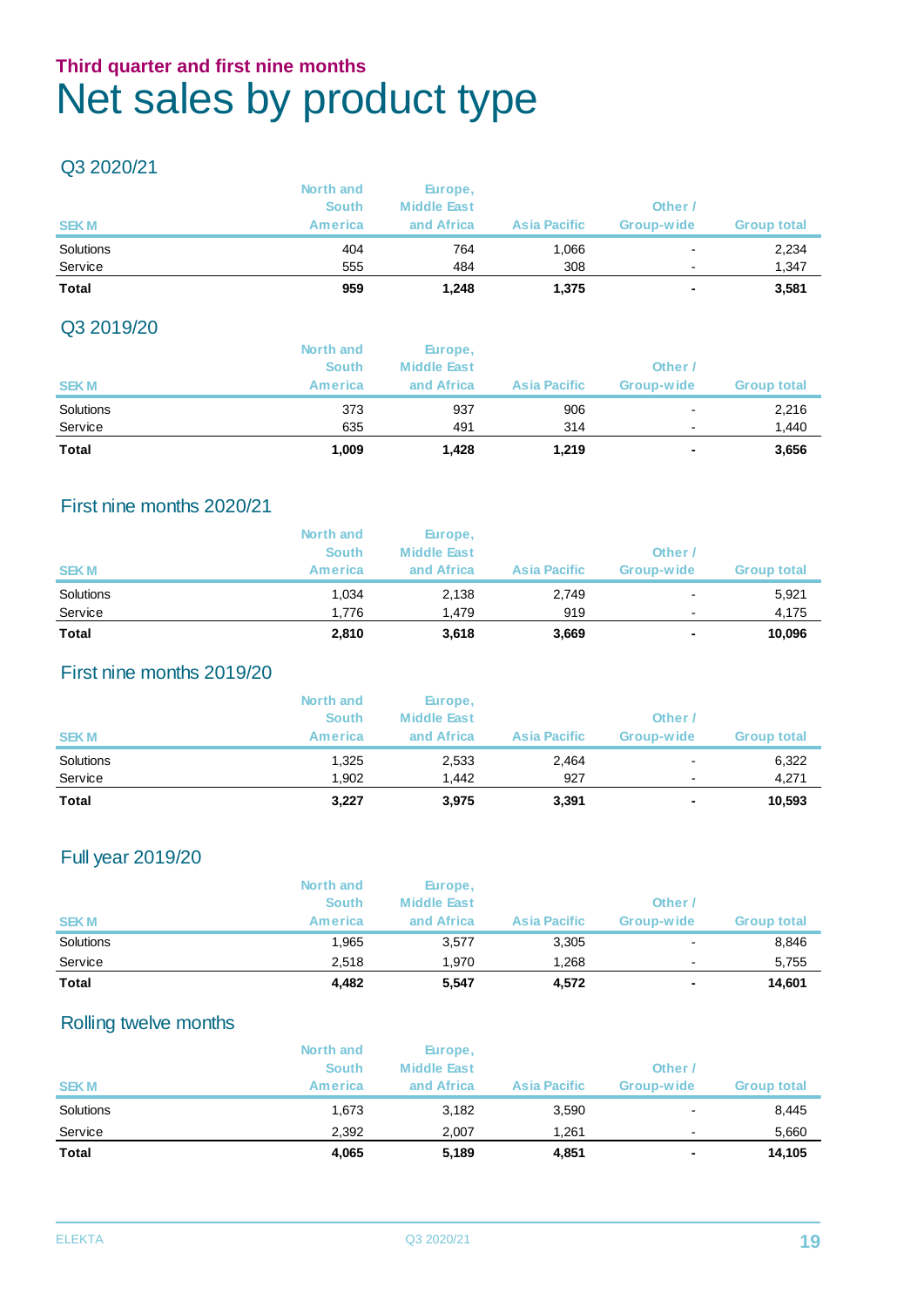### **Third quarter and first nine months** Financial instruments

The table below shows the fair value of the Group's financial instruments, for which fair value is different than carrying value. The fair value of all other financial instruments is assumed to correspond to the carrying value.

|                                         | Jan 31, 2021                     |       | Jan 31, 2020    |       | Apr 30, 2020    |       |  |
|-----------------------------------------|----------------------------------|-------|-----------------|-------|-----------------|-------|--|
|                                         | Fair<br><b>Carrying</b><br>value |       | <b>Carrying</b> | Fair  | <b>Carrying</b> | Fair  |  |
| <b>SEKM</b>                             | amount                           |       | amount          | value | amount          | value |  |
| Long-term interest-bearing liabilities  | 4.950                            | 5,357 | 2.649           | 2.821 | 7.101           | 7,503 |  |
| Long-term lease liabilities             | 849                              | 849   | 1.012           | 1.012 | 1.043           | 1.043 |  |
| Short-term interest-bearing liabilities | 831                              | 831   | 1.955           | 1.964 | 1.001           | 1.002 |  |
| Short-term lease liabilities            | 188                              | 188   | 225             | 225   | 213             | 213   |  |

The Group's financial assets and financial liabilities, which have been measured at fair value, have been categorized in the fair value hierarchy. The different levels are defined as follows:

**Level 1:** Quoted prices on an active market for identical assets or liabilities

Level 2: Other observable data than quoted prices included in Level 1, either directly (that is, price

quotations) or indirectly (that is, obtained from price quotations)

**Level 3:** Data not based on observable market data

#### Financial instruments measured at fair value

| <b>SEKM</b>                                                                                                                             | Level | Jan 31, 2021 | Jan 31, 2020 | Apr 30, 2020 |
|-----------------------------------------------------------------------------------------------------------------------------------------|-------|--------------|--------------|--------------|
| <b>FINANCIAL ASSETS</b>                                                                                                                 |       |              |              |              |
| Financial assets measured at fair value through profit<br>or loss:                                                                      |       |              |              |              |
| Derivative financial instruments – non-hedge accounting                                                                                 | 2     | 40           | 41           | 81           |
| Short-term investments                                                                                                                  |       |              | 115          | 62           |
| Short-term investments classified as cash equivalents<br>Financial assets measured at fair value through other<br>comprehensive income: |       | 762          | 1,108        | 1,241        |
| Equity instruments                                                                                                                      |       | 65           | 404          | 297          |
| Derivatives used for hedging purposes:                                                                                                  |       |              |              |              |
| Derivative financial instruments – hedge accounting                                                                                     | 2     | 278          | 35           | 25           |
| <b>Total financial assets</b>                                                                                                           |       | 1,145        | 1,703        | 1,707        |
| <b>FINANCIAL LIABILITIES</b>                                                                                                            |       |              |              |              |
| Financial liabilities at fair value through profit or loss:                                                                             |       |              |              |              |
| Derivative financial instruments - non-hedge accounting                                                                                 | 2     | 18           | 26           | 55           |
| Other liabilities (contingent considerations)                                                                                           | 3     | 157          | 53           | 105          |
| Derivatives used for hedging purposes:                                                                                                  |       |              |              |              |
| Derivative financial instruments - hedge accounting                                                                                     | 2     | 28           | 32           | 58           |
| <b>Total financial liabilities</b>                                                                                                      |       | 203          | 111          | 217          |

The fair value of accounts receivables, other current and non-current receivables, cash and cash equivalents, accounts payable and other current and non-current liabilities is estimated to be equal to their carrying amount.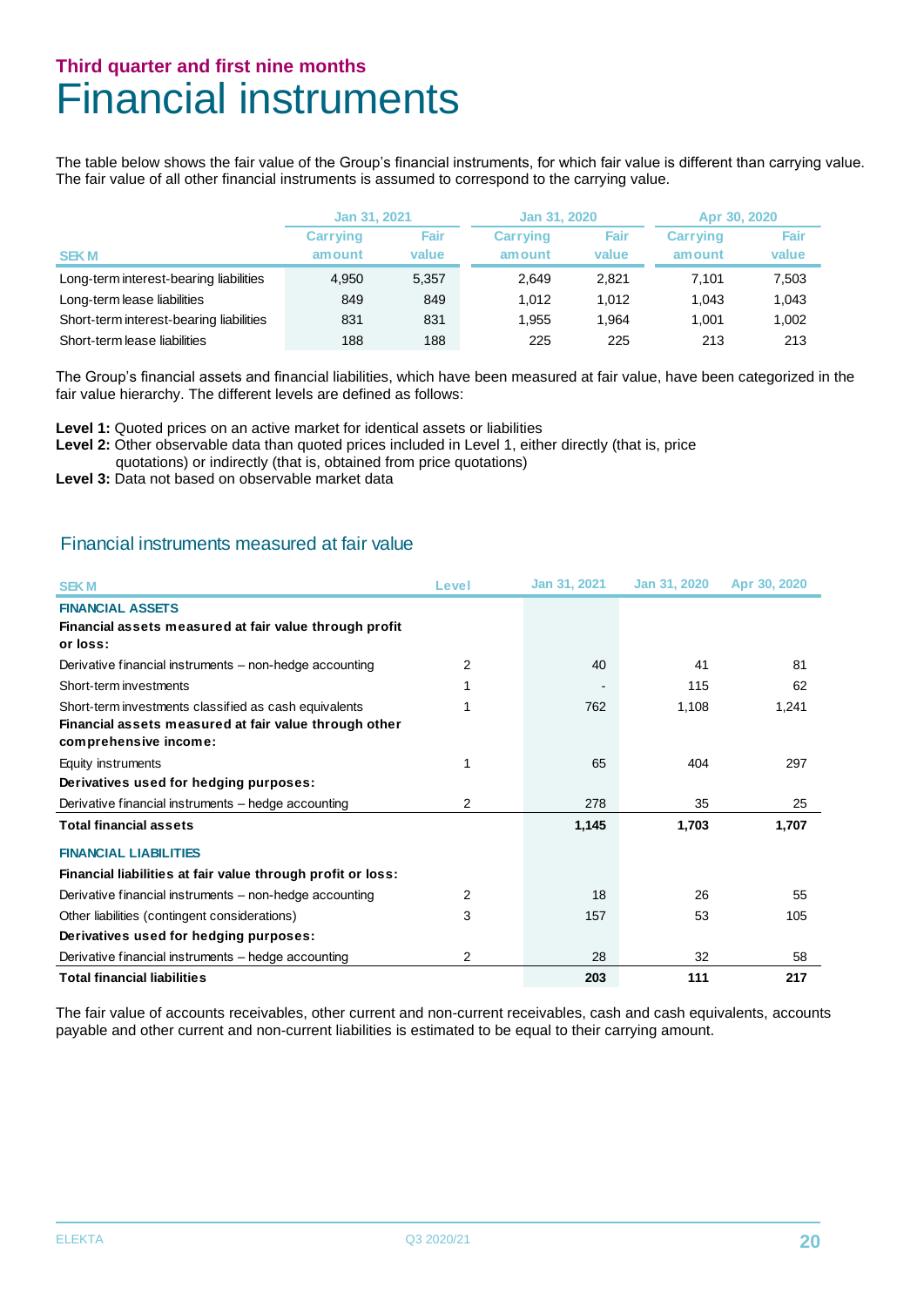### **Third quarter and first nine months** Key figures and data

#### Key figures

|                                   | May - $Apr1$ |         | May - Apr |         |         | May - Jan | May - Jan |
|-----------------------------------|--------------|---------|-----------|---------|---------|-----------|-----------|
|                                   | 2015/16      | 2016/17 | 2017/18   | 2018/19 | 2019/20 | 2019/20   | 2020/21   |
| Gross order intake, SEK M         | 13,821       | 14.064  | 14,493    | 16,796  | 17,735  | 12.702    | 12,032    |
| Net sales, SEK M                  | 11,221       | 10,704  | 11,573    | 13,555  | 14,601  | 10,593    | 10,096    |
| Order backlog, SEK M              | 18,239       | 22.459  | 27,974    | 32,003  | 34,689  | 33,945    | 31,864    |
| Operating result, SEK M           | 423          | 598     | 1,845     | 1,696   | 1,657   | 999       | 1,361     |
| Operating margin, %               | 3.8          | 5.6     | 15.9      | 12.5    | 11.3    | 9.4       | 13.5      |
| Shareholders' equity, SEK M       | 6.412        | 6,774   | 6,987     | 7,779   | 8,113   | 8,203     | 8,211     |
| Return on shareholders' equity, % | 2            | 2       | 22        | 17      | 14      | 16        | 16        |
| Net debt, SEK M                   | 2,677        | 1,889   | 803       | 439     | 1,632   | 2,096     | 1,140     |
| Operational cash conversion, %    | 111          | 145     | 95        | 61      | 35      | $-12$     | 64        |
| Average number of employees       | 3,677        | 3,581   | 3,702     | 3,798   | 4,117   | 4,095     | 4,128     |

<sup>1</sup> Calculation based on IAS18.

#### Data per share

|                                    | May - Apr |         |         | May - Apr |         | May - Jan | May - Jan |  |
|------------------------------------|-----------|---------|---------|-----------|---------|-----------|-----------|--|
|                                    | 2015/16   | 2016/17 | 2017/18 | 2018/19   | 2019/20 | 2019/20   | 2020/21   |  |
| Earnings per share                 |           |         |         |           |         |           |           |  |
| before dilution, SEK               | 0.36      | 0.33    | 3.53    | 3.14      | 2.84    | 1.77      | 2.39      |  |
| after dilution, SEK                | 0.36      | 0.33    | 3.53    | 3.14      | 2.84    | 1.77      | 2.39      |  |
| <b>Cash flow per share</b>         |           |         |         |           |         |           |           |  |
| before dilution, SEK               | 1.00      | 2.69    | 3.79    | 2.48      | $-0.74$ | $-3.31$   | 3.02      |  |
| after dilution, SEK                | 1.00      | 2.69    | 3.79    | 2.48      | $-0.74$ | $-3.31$   | 3.02      |  |
| Shareholders' equity per share     |           |         |         |           |         |           |           |  |
| before dilution, SEK               | 16.79     | 17.73   | 18.29   | 20.36     | 21.23   | 21.47     | 21.49     |  |
| after dilution, SEK                | 16.79     | 17.73   | 18.29   | 20.36     | 21.23   | 21.47     | 21.49     |  |
| Average number of shares           |           |         |         |           |         |           |           |  |
| before dilution, 000s              | 381,288   | 381,306 | 382,027 | 382,027   | 382,062 | 382,055   | 382,083   |  |
| after dilution, 000s               | 381,288   | 381,306 | 382,027 | 382,027   | 382,062 | 382,055   | 382,083   |  |
| Number of shares at closing        |           |         |         |           |         |           |           |  |
| before dilution, 000s <sup>2</sup> | 381,288   | 382,027 | 382,027 | 382,027   | 382,083 | 382,083   | 382,083   |  |
| after dilution, 000s               | 381,288   | 382,027 | 382,027 | 382,027   | 382,083 | 382,083   | 382,083   |  |

<sup>1</sup> Calculation based on IAS18.

 $2$  Number of registered shares at closing excluding treasury shares (1,485,289 per January 31, 2021).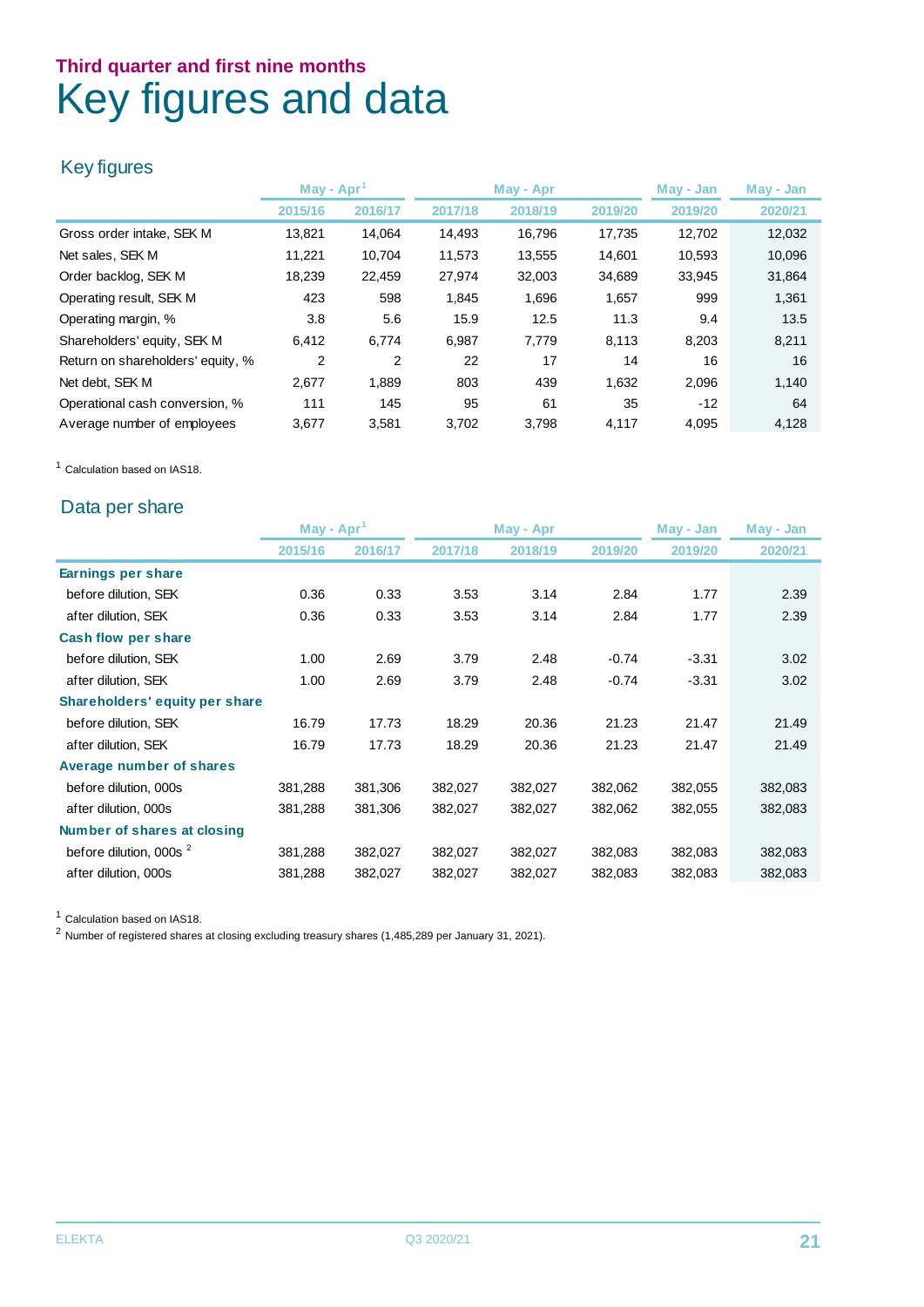#### Data per quarter

|                                     | 2018/19 |       |        | 2019/20 |       |       | 2020/21 |       |                |
|-------------------------------------|---------|-------|--------|---------|-------|-------|---------|-------|----------------|
| <b>SEKM</b>                         | Q3      | Q4    | Q1     | Q2      | Q3    | Q4    | Q1      | Q2    | Q <sub>3</sub> |
| Gross order intake                  | 4.551   | 5.401 | 4.390  | 4.036   | 4.276 | 5,032 | 4.451   | 3,627 | 3,954          |
| Net sales                           | 3.320   | 4,086 | 3.228  | 3,709   | 3,656 | 4,008 | 2,981   | 3.534 | 3,581          |
| <b>EBITA</b>                        | 505     | 985   | 448    | 539     | 648   | 886   | 551     | 752   | 664            |
| Operating result                    | 311     | 755   | 236    | 321     | 443   | 658   | 335     | 559   | 468            |
| Cash flow from operating activities | $-57$   | 1.547 | $-629$ | 419     | $-21$ | 1.244 | 211     | 535   | 690            |

#### Order intake growth based on constant currency

|                                   | 2018/19 |    | 2019/20 |     |                |       | 2020/21 |       |                |
|-----------------------------------|---------|----|---------|-----|----------------|-------|---------|-------|----------------|
|                                   | Q3      | Q4 | Q1      | Q2  | Q <sub>3</sub> | Q4    | Q1      | Q2    | Q <sub>3</sub> |
| North and South America, %        | 16      | 9  | 0       | 29  | -43            | 0     | 66      | $-12$ | 41             |
| Europe, Middle East and Africa, % | 5       | 18 | 64      | -21 | 9              | $-17$ | -20     | 20    | $-17$          |
| Asia Pacific, %                   | 20      | -8 | 31      | 23  | -6             | $-13$ | $-12$   | $-12$ | 8              |
| Group, %                          | 12      | 8  | 32      | 5   | $-11$          | -10   | 4       | $-2$  | $\mathbf{2}$   |
|                                   |         |    |         |     |                |       |         |       |                |

## Significant events after the quarter

- Elekta has appointed Johan Adebäck as CFO with immediate effect
- First cancer centers begin using initial release of Elekta's MOSAIQ 3 series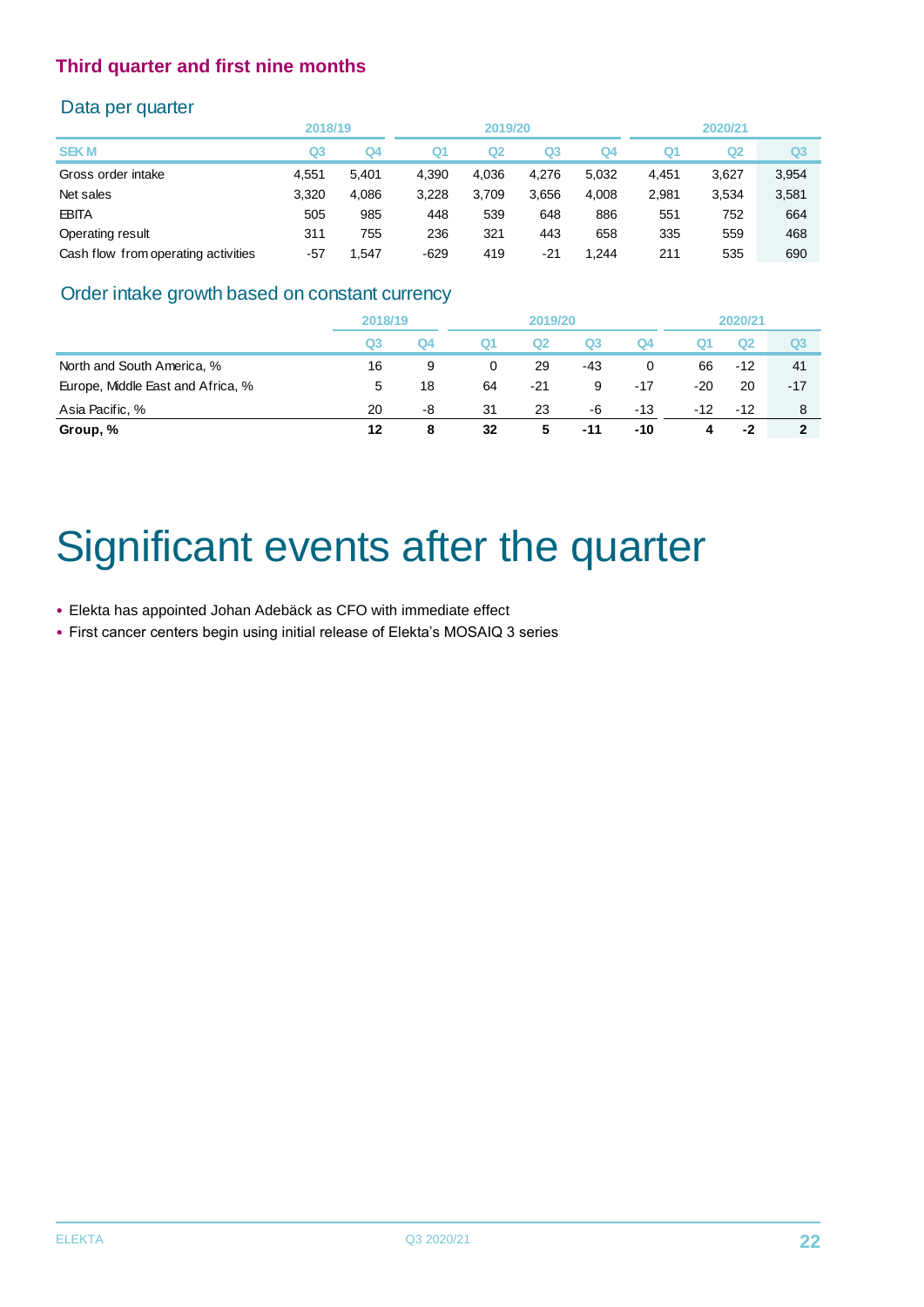### **Third quarter and first nine months** Alternative performance measures

Alternative Performance Measures (APMs) are measures and key figures that Elekta's management and other stakeholders use when managing and analyzing Elekta's business performance. These measures are not substitutes, but rather supplements to financial reporting measures prepared in accordance with IFRS. Key figures and other APMs used by Elekta are defined on www.elekta.com/investors/financials/definitions. Definitions and additional information on APMs can also be found on pages 143-146 in the Annual Report 2019/20.

#### Order and sales growth based on constant currency

Elekta's order intake and sales are, to a large extent, reported in subsidiaries with other functional currencies than SEK, which is the group reporting currency. In order to present order and sales growth on a more comparable basis and to show the impact of currency fluctuations, order and sales growth based on constant currency are presented. The schedules below present growth based on constant currency reconciled to the total growth reported in accordance with IFRS.

#### Change gross order intake

|                                         |               |                        |               | Europe,             |               |                     |       |              |
|-----------------------------------------|---------------|------------------------|---------------|---------------------|---------------|---------------------|-------|--------------|
|                                         |               | <b>North and South</b> |               | <b>Middle East,</b> |               |                     |       | <b>Group</b> |
|                                         |               | <b>America</b>         |               | and Africa          |               | <b>Asia Pacific</b> |       | total        |
|                                         | $\frac{9}{6}$ | <b>SEKM</b>            | $\frac{9}{6}$ | <b>SEKM</b>         | $\frac{9}{6}$ | <b>SEKM</b>         | $\%$  | <b>SEKM</b>  |
| Q3 2020/21 vs. Q3 2019/20               |               |                        |               |                     |               |                     |       |              |
| Change based on constant currency       | 41            | 323                    | $-17$         | $-362$              | 8             | 110                 | 2     | 70           |
| Currency effects                        | $-18$         | $-139$                 | -5            | $-111$              | $-11$         | $-142$              | -9    | $-393$       |
| Reported change                         | 23            | 184                    | $-22$         | $-473$              | $-2$          | $-33$               | -8    | $-322$       |
| Q3 2019/20 vs. Q3 2018/19               |               |                        |               |                     |               |                     |       |              |
| Change based on constant currency       | $-43$         | $-563$                 | 9             | 166                 | -6            | -86                 | $-11$ | $-484$       |
| Currency effects                        | 3             | 43                     | 6             | 111                 | 4             | 55                  | 5     | 209          |
| <b>Reported change</b>                  | $-40$         | $-521$                 | 15            | 276                 | $-2$          | $-31$               | -6    | $-275$       |
| May - Jan 2020/21 vs. May - Jan 2019/20 |               |                        |               |                     |               |                     |       |              |
| Change based on constant currency       | 29            | 885                    | -9            | $-459$              | -6            | $-277$              | 1     | 150          |
| Currency effects                        | $-10$         | $-314$                 | $-4$          | $-221$              | -6            | $-286$              | -6    | $-820$       |
| Reported change                         | 19            | 571                    | $-13$         | $-680$              | $-12$         | $-562$              | -5    | $-671$       |
| May - Jan 2019/20 vs. May - Jan 2018/19 |               |                        |               |                     |               |                     |       |              |
| Change based on constant currency       | $-10$         | $-316$                 | 11            | 475                 | 15            | 545                 | 6     | 704          |
| Currency effects                        | 6             | 195                    | 4             | 169                 | 6             | 239                 | 5     | 603          |
| <b>Reported change</b>                  | $-4$          | $-120$                 | 14            | 643                 | 21            | 784                 | 11    | 1,307        |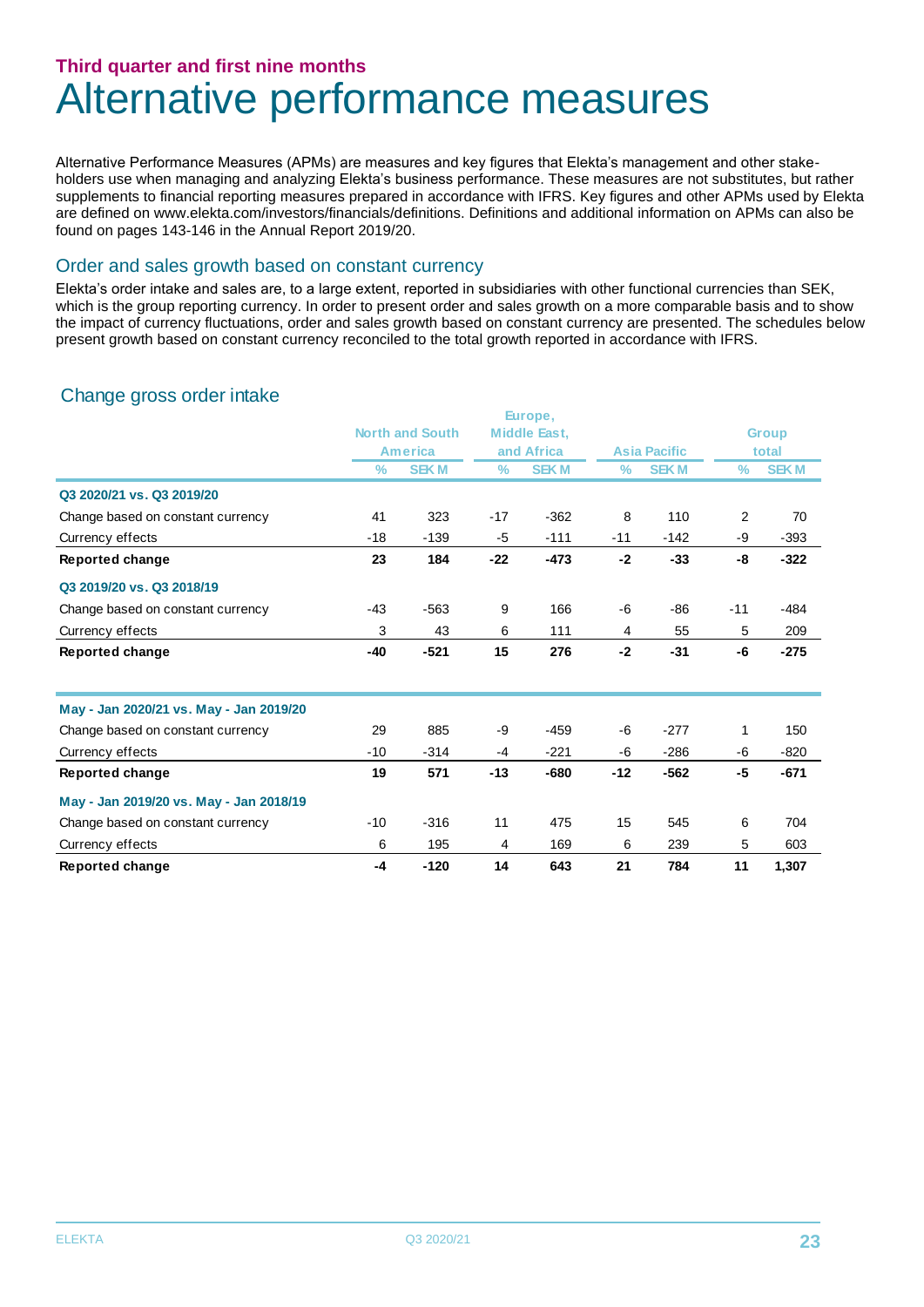#### Change net sales

|                                         |       |                      |       | Europe,             |       |                     |                |              |
|-----------------------------------------|-------|----------------------|-------|---------------------|-------|---------------------|----------------|--------------|
|                                         |       | <b>North and</b>     |       | <b>Middle East,</b> |       |                     |                | <b>Group</b> |
|                                         |       | <b>South America</b> |       | and Africa          |       | <b>Asia Pacific</b> |                | total        |
|                                         | $\%$  | <b>SEKM</b>          | $\%$  | <b>SEKM</b>         | $\%$  | <b>SEKM</b>         | $\%$           | <b>SEKM</b>  |
| Q3 2020/21 vs. Q3 2019/20               |       |                      |       |                     |       |                     |                |              |
| Change based on constant currency       | 7     | 67                   | $-7$  | $-95$               | 22    | 273                 | $\overline{7}$ | 245          |
| Currency effects                        | $-12$ | $-117$               | -6    | $-85$               | $-10$ | $-118$              | -9             | $-320$       |
| Reported change                         | -5    | $-50$                | $-13$ | $-180$              | 13    | 155                 | $-2$           | $-75$        |
| Q3 2019/20 vs. Q3 2018/19               |       |                      |       |                     |       |                     |                |              |
| Change based on constant currency       | $-23$ | $-287$               | 25    | 274                 | 19    | 184                 | 5              | 171          |
| Currency effects                        | 4     | 51                   | 5     | 51                  | 6     | 63                  | 5              | 165          |
| Reported change                         | $-19$ | $-236$               | 29    | 325                 | 25    | 247                 | 10             | 336          |
| May - Jan 2020/21 vs. May - Jan 2019/20 |       |                      |       |                     |       |                     |                |              |
| Change based on constant currency       | -5    | $-165$               | $-4$  | $-172$              | 15    | 519                 | $\overline{2}$ | 182          |
| Currency effects                        | -8    | $-252$               | -5    | $-185$              | $-7$  | $-241$              | -6             | $-678$       |
| Reported change                         | $-13$ | $-417$               | -9    | $-358$              | 8     | 278                 | $-5$           | -497         |
| May - Jan 2019/20 vs. May - Jan 2018/19 |       |                      |       |                     |       |                     |                |              |
| Change based on constant currency       | -8    | $-277$               | 15    | 507                 | 16    | 431                 | 7              | 661          |
| Currency effects                        | 6     | 207                  | 2     | 74                  | 7     | 183                 | 5              | 464          |
| Reported change                         | $-2$  | $-70$                | 17    | 580                 | 22    | 614                 | 12             | 1,125        |

#### EBITDA

EBITDA is used for the calculation of operational cash conversion and the net debt/EBITDA ratio.

| <b>SEKM</b>                           | Q3 2019/20 | Q4 2019/20 | Q1 2020/21 | Q2 2020/21 | Q3 2020/21 |
|---------------------------------------|------------|------------|------------|------------|------------|
| Operating result/EBIT                 | 443        | 658        | 335        | 559        | 468        |
| Amortization:                         |            |            |            |            |            |
| Capitalized development costs         | 176        | 199        | 186        | 163        | 167        |
| Assets relating business combinations | 30         | 29         | 30         | 30         | 29         |
| Depreciation                          | 99         | 121        | 100        | 95         | 96         |
| <b>EBITDA</b>                         | 747        | 1.008      | 651        | 846        | 759        |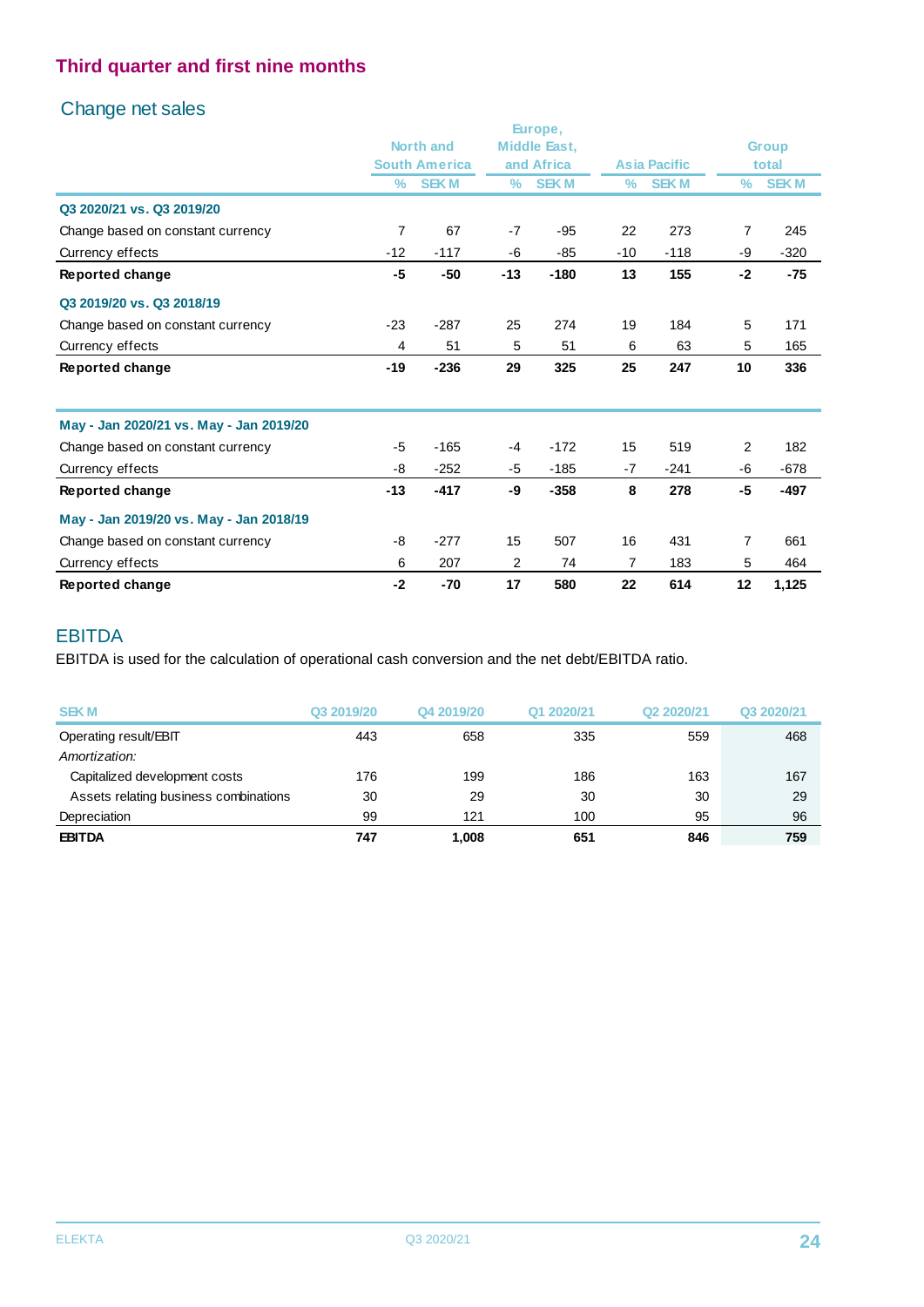#### Return on capital employed

Return on capital employed is a measure of the profitability after taking into account the amount of total capital used unrelated to type of financing. A higher return on capital employed indicates a more efficient use of capital. Capital employed represents the value of the balance sheet net assets that is the key driver of cash flow and capital required to run the business. It is also used in the calculation of return on capital employed.

| <b>SEKM</b>                                   | Jan 31, 2020 | Apr 30, 2020 | Jul 31, 2020 | Oct 31, 2020 | Jan 31, 2021 |
|-----------------------------------------------|--------------|--------------|--------------|--------------|--------------|
| Profit before tax (12 months rolling)         | 1,604        | 1,454        | 1,546        | 1,751        | 1,773        |
| Financial expenses (12 months rolling)        | 230          | 266          | 256          | 268          | 270          |
| Profit before tax plus financial expenses     | 1,834        | 1,720        | 1,802        | 2,019        | 2,043        |
| <b>Total assets</b>                           | 25,234       | 28,411       | 26,798       | 25,497       | 25,464       |
| Deferred tax liabilities                      | $-596$       | $-545$       | $-559$       | $-560$       | $-566$       |
| Long-term provisions                          | $-195$       | $-235$       | $-222$       | $-255$       | $-264$       |
| Other long-term liabilities                   | $-55$        | $-73$        | $-83$        | $-92$        | $-81$        |
| Accounts payable                              | $-961$       | $-1,025$     | $-784$       | $-987$       | $-947$       |
| Advances from customers                       | $-4,601$     | $-4,103$     | $-3,875$     | $-3,881$     | $-3,753$     |
| Prepaid income                                | $-2,288$     | $-2,226$     | $-2,020$     | $-1,985$     | $-2,052$     |
| Accrued expenses                              | $-1,695$     | $-1,703$     | $-1,432$     | $-1,668$     | $-1,723$     |
| Current tax liabilities                       | $-183$       | $-246$       | $-191$       | $-188$       | $-210$       |
| Short-term provisions                         | -182         | $-179$       | $-182$       | $-182$       | $-169$       |
| Derivative financial instruments              | $-58$        | $-105$       | $-125$       | $-67$        | $-41$        |
| Other current liabilities                     | $-377$       | $-501$       | $-555$       | $-665$       | $-628$       |
| Capital employed                              | 14,044       | 17,472       | 16,769       | 14,968       | 15,030       |
|                                               |              |              |              |              |              |
| Average capital employed (last five quarters) | 13,103       | 14,247       | 15,133       | 15,401       | 15,656       |
| Return on capital employed                    | 14%          | 12%          | 12%          | 13%          | 13%          |

#### Return on shareholders' equity

Return on shareholders' equity measures the return generated on shareholders' capital invested in the company.

| <b>SEKM</b>                                                                                                      | Q3 2019/20 | Q4 2019/20 | Q1 2020/21 | Q2 2020/21 | Q3 2020/21 |
|------------------------------------------------------------------------------------------------------------------|------------|------------|------------|------------|------------|
| Net income (12 months rolling)<br>Average shareholders' equity excluding<br>non-controlling interests (last five | 1.213      | 1.084      | 1.153      | 1.307      | 1,320      |
| quarters)                                                                                                        | 7.796      | 7.967      | 7.977      | 8.007      | 8,070      |
| Return on shareholders' equity                                                                                   | 16%        | 14%        | 14%        | 16%        | 16%        |

#### Operational cash conversion

Cash flow is a focus area for management. The operational cash conversion shows the relation between cash flow from operating activities and EBITDA.

| from operating activities and EBITDA. |            |            |            |            |            |  |
|---------------------------------------|------------|------------|------------|------------|------------|--|
| <b>SEKM</b>                           | Q3 2019/20 | Q4 2019/20 | Q1 2020/21 | Q2 2020/21 | Q3 2020/21 |  |
| Cash flow from operating activities   | $-21$      | 1.244      | 211        | 535        | 690        |  |
| <b>EBITDA</b>                         | 747        | 1.008      | 651        | 846        | 759        |  |
| <b>Operational cash conversion</b>    | $-3%$      | 123%       | 32%        | 63%        | 91%        |  |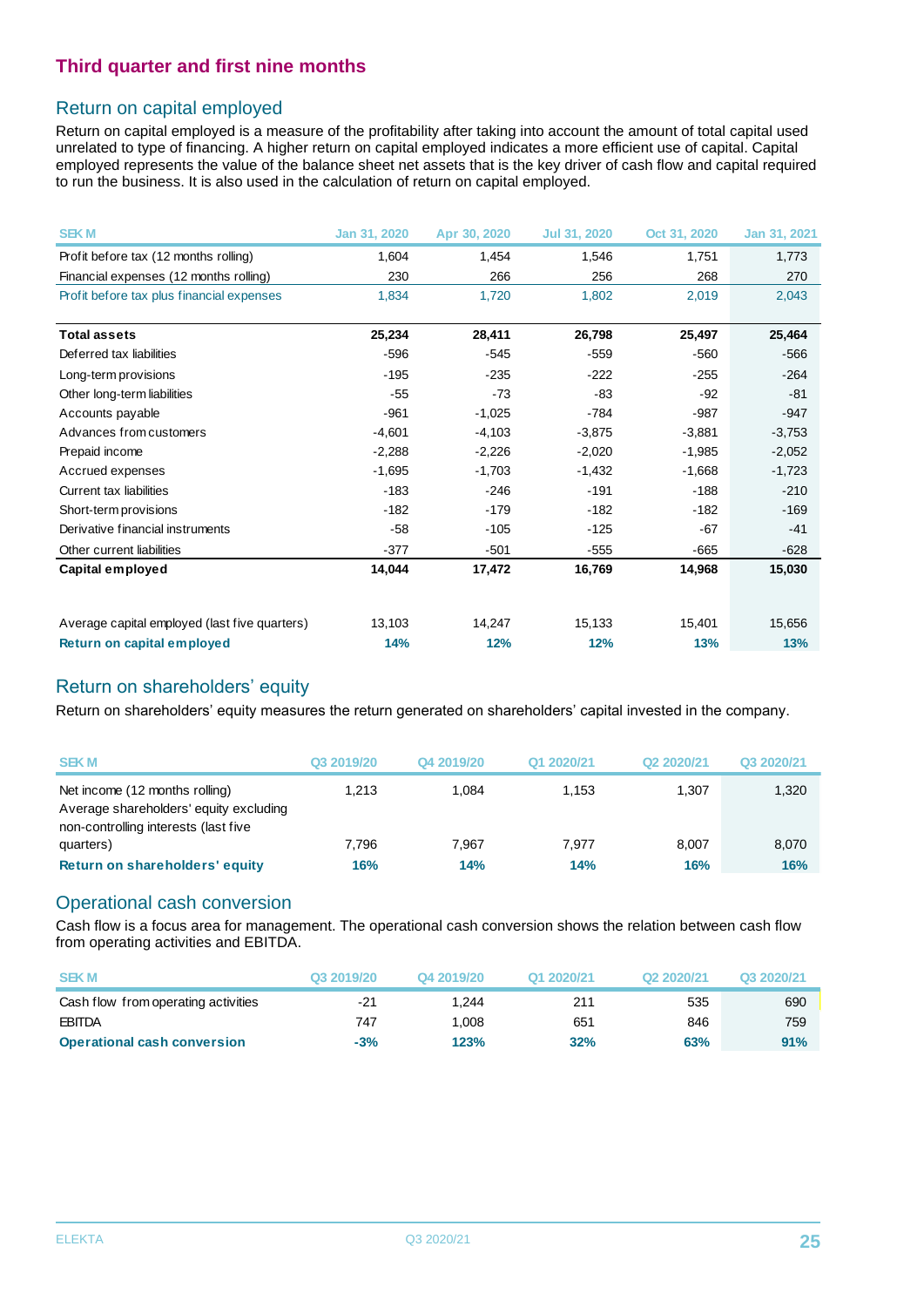#### Working capital

In order to optimize cash generation, management focuses on working capital and reducing lead times between orders booked and cash received.

|                                    | <b>Jan 31</b> | <b>Jan 31</b> | <b>Apr 30</b> |
|------------------------------------|---------------|---------------|---------------|
| <b>SEKM</b>                        | 2021          | 2020          | 2020          |
| <b>Working capital assets</b>      |               |               |               |
| <b>Inventories</b>                 | 2,416         | 2,959         | 2,748         |
| Accounts receivable                | 3,287         | 3,927         | 3,379         |
| Accrued income                     | 1,831         | 1,480         | 1,526         |
| Other operating receivables        | 1,261         | 1,374         | 1,202         |
| Sum working capital assets         | 8,795         | 9,741         | 8,856         |
| <b>Working capital liabilities</b> |               |               |               |
| Accounts payable                   | 947           | 961           | 1,025         |
| Advances from customers            | 3,753         | 4,601         | 4,103         |
| Prepaid income                     | 2,052         | 2,288         | 2,226         |
| Accrued expenses                   | 1,723         | 1,695         | 1,703         |
| Short-term provisions              | 169           | 182           | 179           |
| Other current liabilities          | 628           | 377           | 501           |
| Sum working capital liabilities    | 9,273         | 10,104        | 9,735         |
| Net working capital                | $-478$        | $-363$        | $-879$        |
| % of 12 months net sales           | $-3%$         | $-2%$         | $-6%$         |

#### Days Sales Outstanding

Days Sales Outstanding was negative 18 days at the end of January 31, 2021 (negative 36 days per April 30).

| <b>SEKM</b>                    | <b>Jan 31</b><br>2021 | <b>Jan 31</b><br>2020 | <b>Apr 30</b><br>2020 |
|--------------------------------|-----------------------|-----------------------|-----------------------|
| North and South America        | $-72$                 | $-74$                 | $-75$                 |
| Europe, Middle East and Africa | 46                    | 37                    | 37                    |
| Asia Pacific                   | $-38$                 | -87                   | -82                   |
| Group                          | -18                   | $-37$                 | $-36$                 |

#### Net debt and net debt/EBITDA ratio

Net debt is important for understanding the financial stability of the company. Net debt and net debt/EBITDA ratio are used by management to track the debt evolvement, the refinancing need and the leverage for the Group.

| <b>SEKM</b>                             | Jan 31, 2020 | Apr 30, 2020 | <b>Jul 31, 2020</b> | Oct 31, 2020 | Jan 31, 2021 |
|-----------------------------------------|--------------|--------------|---------------------|--------------|--------------|
| Long-term interest-bearing liabilities  | 2.649        | 7.101        | 6.953               | 4.983        | 4,950        |
| Short-term interest-bearing liabilities | 1,955        | 1.001        | 895                 | 879          | 831          |
| Cash and cash equivalents and short-    |              |              |                     |              |              |
| term investments                        | $-2.507$     | $-6.470$     | $-5.846$            | $-3.913$     | $-4,640$     |
| Net debt                                | 2.096        | 1.632        | 2.002               | 1.949        | 1,140        |
| EBITDA (12 months rolling)              | 2.951        | 2.931        | 3.040               | 3.252        | 3,265        |
| Net debt/EBITDA ratio                   | 0.71         | 0.56         | 0.66                | 0.60         | 0.35         |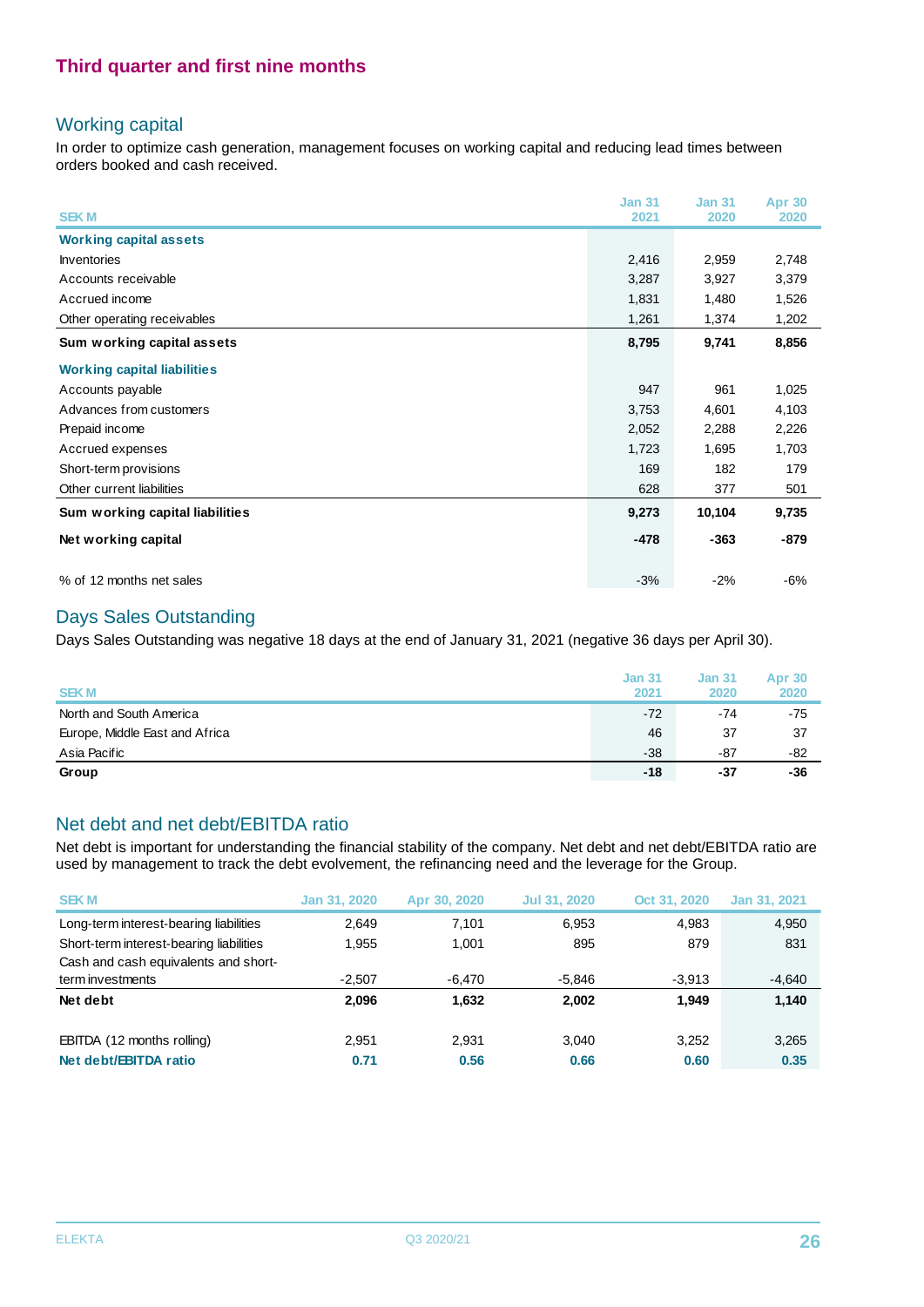### **Third quarter and first nine months** Shareholder information

#### Conference call

Elekta will host a web conference at 10:00-11:00 CET on February 25 with President and CEO Gustaf Salford, and CFO Johan Adebäck. To take part of the presentation please dial the numbers or watch via the web link below.

Sweden: +46 8 505 583 69 United Kingdom: +44 333 300 9264 United States: +1 833 526 8382

#### [https://elekta-qreports.creo.se/210225](https://protect-eu.mimecast.com/s/O_b6CO8PXclp8QjuEuwJH?domain=elekta-qreports.creo.se)

| Year-end report, May-Apr 2020/21     | May 28, 2021 |
|--------------------------------------|--------------|
| Capital Markets Day                  | Jun 7, 2021  |
| Annual report 2020/21                | Jul 9, 2021  |
| <b>Annual General Meeting</b>        | Aug 25, 2021 |
| Interim report, Q1, May-July 2021/22 | Aug 25, 2021 |
| Interim report, Q2, May-Oct 2021/22  | Nov 25, 2021 |
| Interim report, Q3, May-Jan 2021/22  | Feb 24, 2022 |

#### **For further information, please contact:**

#### **Johan Adebäck**

**CFO** Elekta AB (publ) +46 70 873 33 21 johan.adeback@elekta.com

#### **Cecilia Ketels**

Head of Investor Relations Elekta AB (publ) +46 76 611 76 25 cecilia.ketels@elekta.com

#### About Elekta

For almost five decades, Elekta has been a leader in precision radiation medicine. Our more than 4,000 employees worldwide are committed to ensuring everyone in the world with cancer has access to – and benefits from – more precise, personalized radiotherapy treatments. Headquartered in Stockholm, Sweden, Elekta is listed on NASDAQ Stockholm Exchange. Visit [elekta.com](http://www.elekta.com/) or follow @Elekta on Twitter.



Elekta AB (publ) 556170-4015

Kungstensgatan 18 Box 7593 SE 103 93 Stockholm Sweden